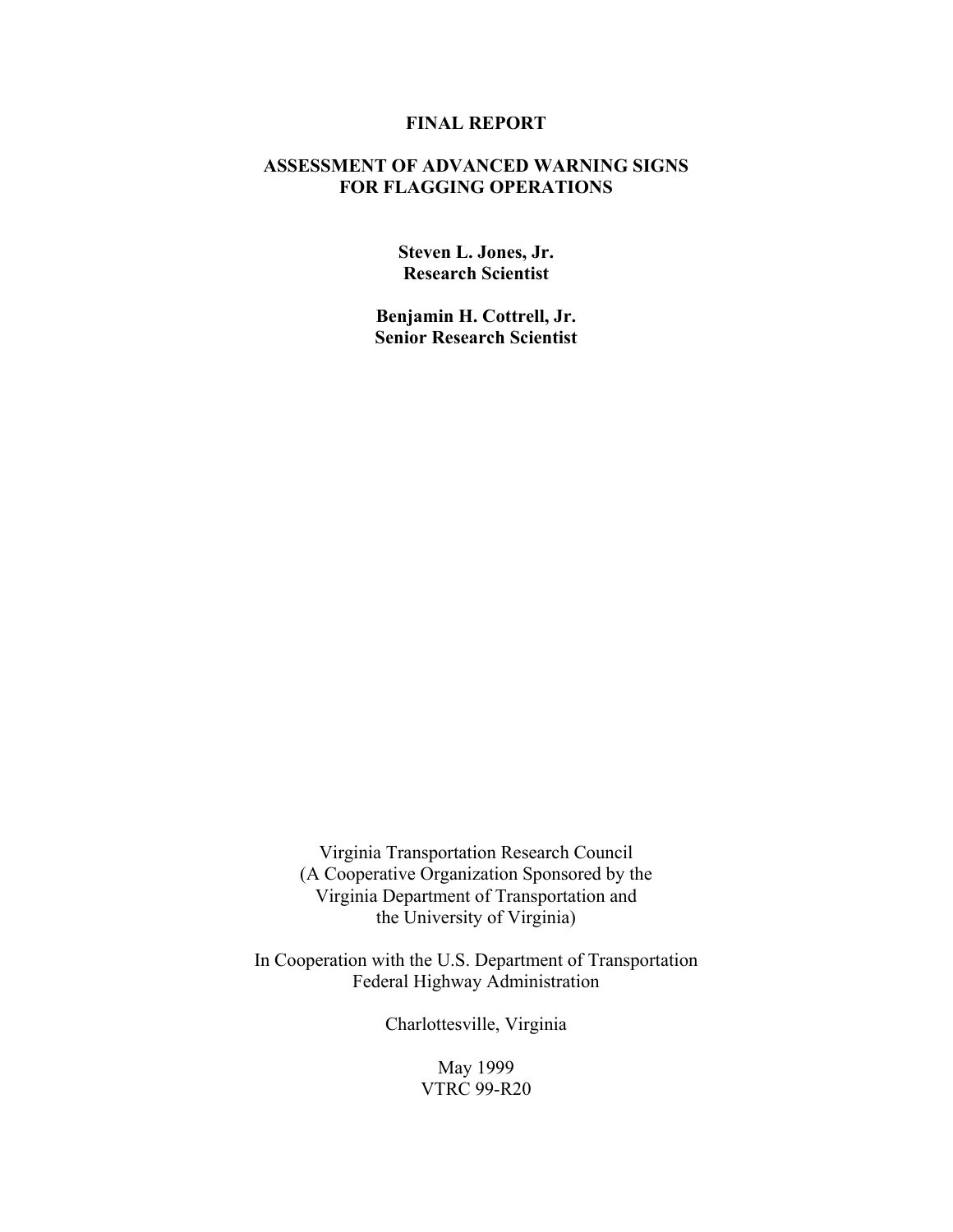Copyright 1999 by the Virginia Department of Transportation.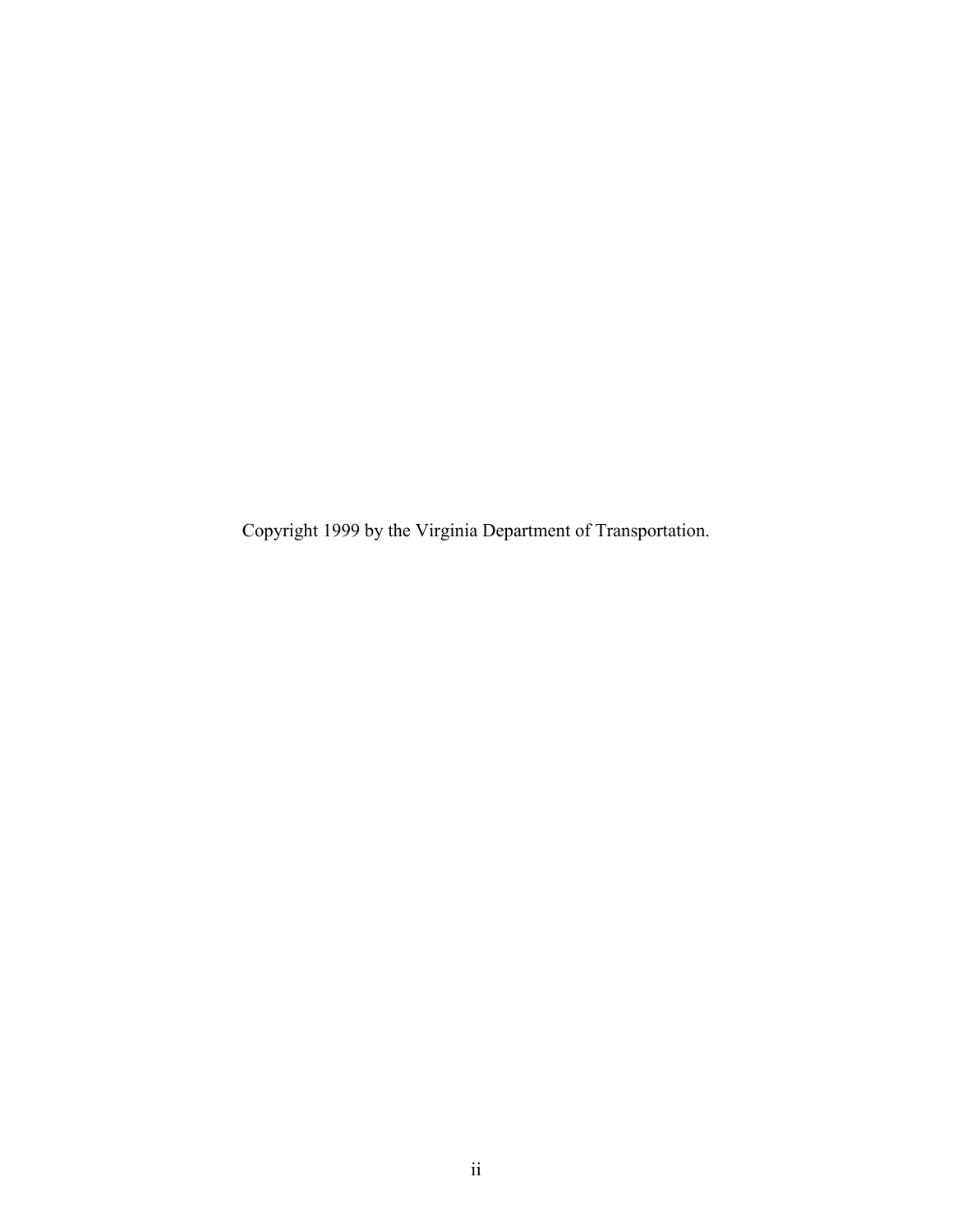### **ABSTRACT**

The Virginia Department of Transportation (VDOT) and several other state departments of transportation have expressed interest in modifying the advanced warning sign for work zone flagging operations. The advanced warning sign is intended to alert drivers to the presence of flaggers and to prepare drivers to stop (if necessary) prior to reaching work zone operations. The current or existing flagger sign depicts a symbol of a worker holding a flag; the proposed sign depicts a worker holding a STOP/SLOW paddle. The purpose of this research project was to assess and compare the motoring public's understanding of the existing and proposed advanced warning signs for work zone flagging operations.

 The study consisted of a literature review and a survey of motorists. Over 4,500 multiple choice surveys were mailed to randomly selected Virginia residents. Open-ended questionnaires were also distributed to select groups to provide a comparison with the results of the multiple choice responses. The survey results indicated that the proposed sign was for the most part understood by Virginia drivers and appeared to be effective at conveying its message.

This study recommends (1) that VDOT ask the FHWA to allow the use of the proposed sign in work zone operations throughout Virginia, and (2) that VDOT, along with others, petition the FHWA to add the proposed sign to the MUTCD.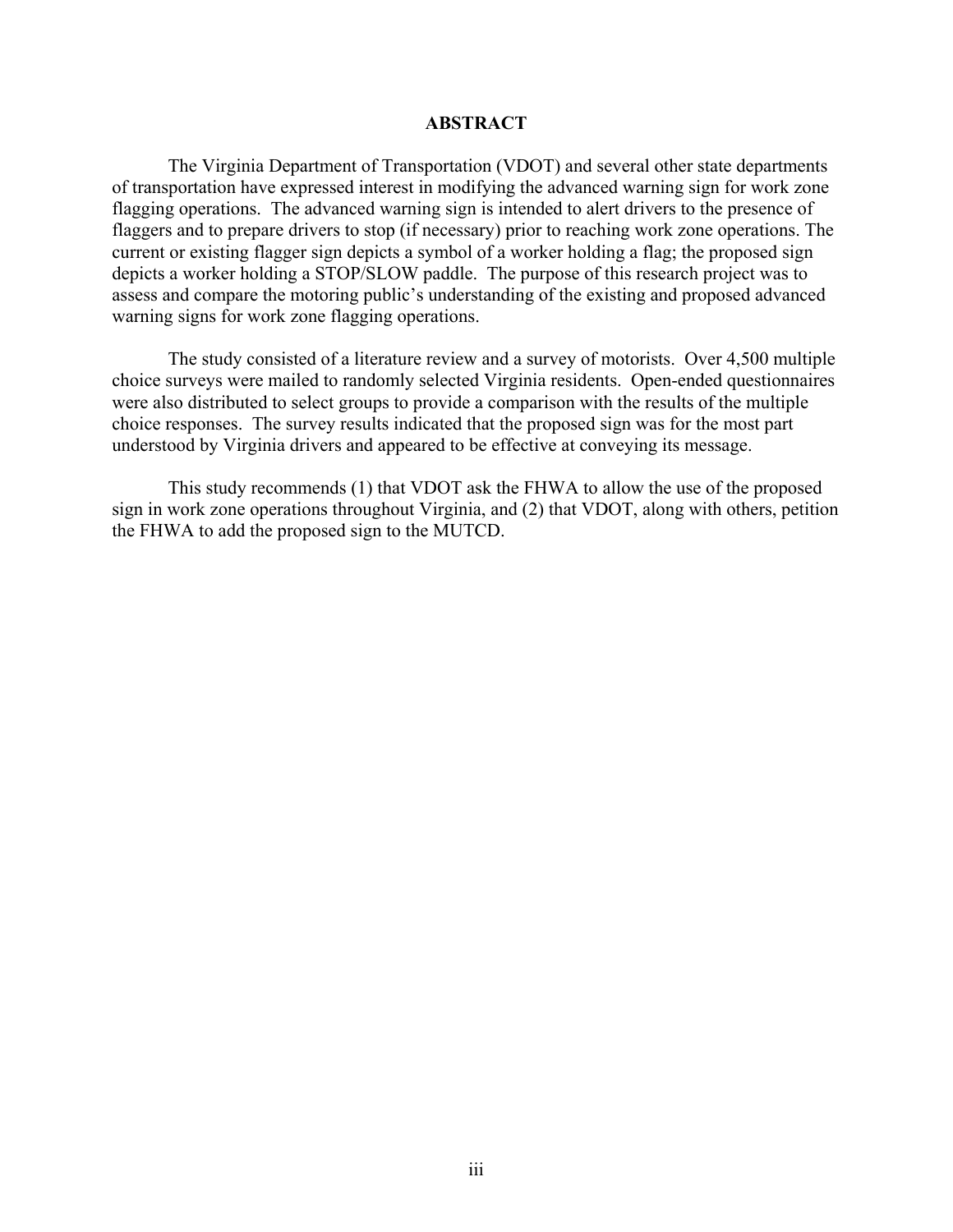#### **FINAL REPORT**

## **ASSESSMENT OF ADVANCED WARNING SIGNS FOR FLAGGING OPERATIONS**

**Steven L. Jones, Jr. Research Scientist** 

**Benjamin H. Cottrell, Jr. Senior Research Scientist** 

## **INTRODUCTION AND PROBLEM STATEMENT**

The Virginia Department of Transportation (VDOT) and other state departments of transportations have expressed interest in modifying the advanced warning sign for work zone flagging operations. The general purpose of the advanced warning sign is to alert the motoring public to potential traffic flow interruptions caused by flaggers directing traffic in work zones. Specifically, the advanced warning sign is intended to alert drivers to the presence of flaggers who are ahead and to prepare the drivers to stop, if necessary, prior to reaching the flaggers in the work zone operations.

Currently, the advanced warning sign for flagging operations, W20-7a, displays the silhouette of a highway worker holding a flag. In practice, however, traffic in most work zones in Virginia is controlled with STOP/SLOW paddles instead of red flags. The 1983 Part VI of the *Manual on Uniform Traffic Control Devices* (MUTCD) was revised to state: "The STOP/SLOW paddle, which gives drivers more positive guidance than red flags, should be the primary handsignaling device."<sup>1</sup> Therefore, the STOP/SLOW paddles have been the standard for work zone traffic control since 1987, following a 3-year phasing-in period.

Although the traffic control symbol itself was changed, the applicable warning sign, W20-7a, was never updated to reflect the change in work zone traffic control practices. Therefore, it was proposed that the flagger sign W20-7a should be changed from the current symbol of a worker holding a flag to one depicting a worker holding a STOP/SLOW paddle. Examples of the original sign and the proposed W20-7a sign are presented in Figures 1 and 2, respectively.

The American Traffic Safety Services Association (ATSSA) made an unsuccessful attempt in 1987 to petition the Federal Highway Administration (FHWA) to modify the W20-7a sign to display a worker holding a STOP/SLOW paddle instead of a flag. The FHWA denied the request, citing a 1987 FHWA in-house human factors study indicating that it was difficult for drivers to correctly identify the meaning of the new sign.<sup>2</sup> The study showed, however, that drivers easily identified the meaning of the original W20-7a sign.<sup>3</sup> A subsequent 1989 FHWA study also showed that drivers more readily understood the original W20-7a sign than the proposed sign showing a man holding a STOP/SLOW paddle.<sup>4</sup>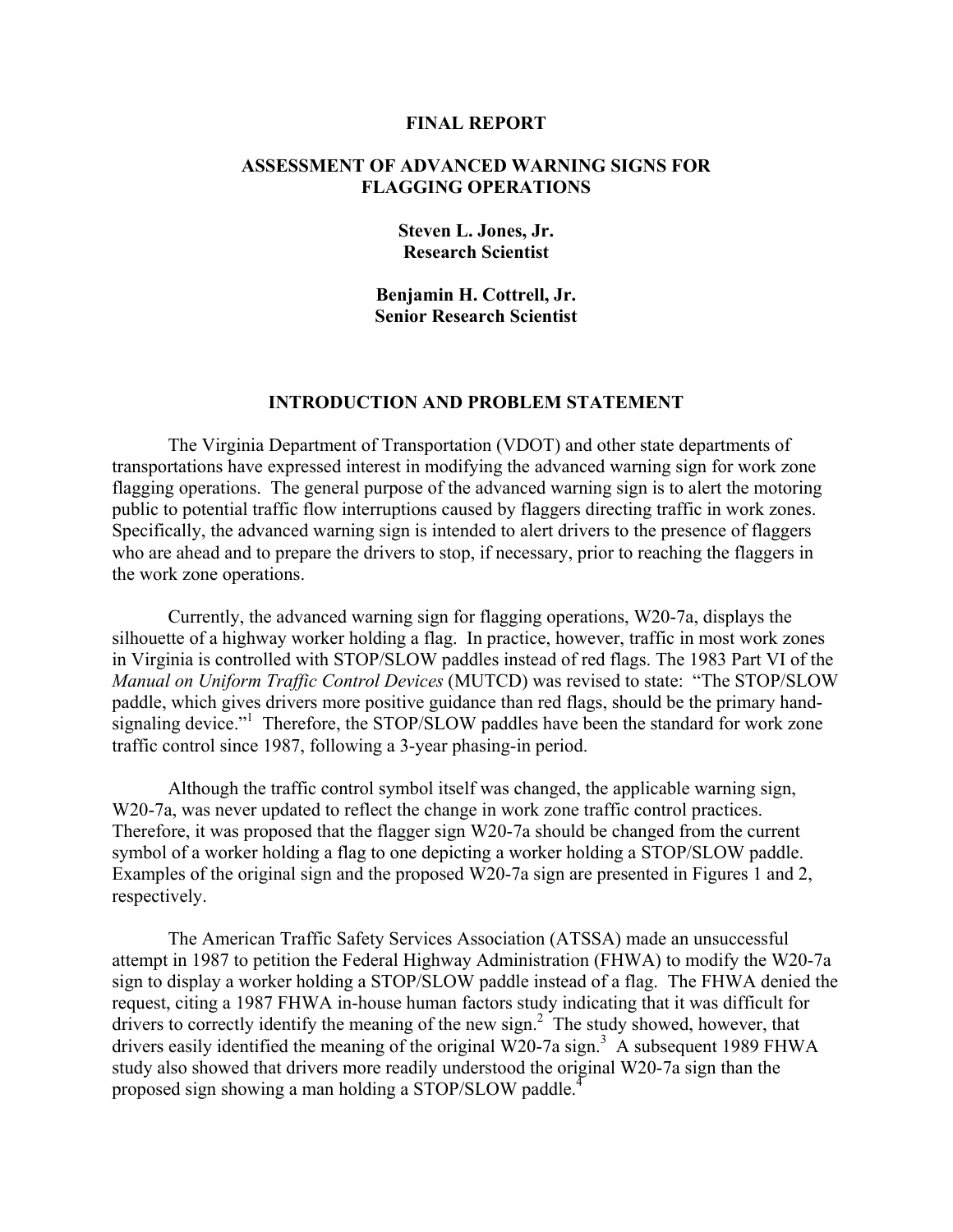



**Figure 1. Original W20-7a Sign. Figure 2. Proposed W20-7a Sign.** 

Part of the reason that drivers were unable to correctly interpret the meaning of the W20- 7a sign with the STOP/SLOW paddle may have been the fact that the paddle was not widely used at the time of the original FHWA study. The paddle sign has gained acceptance and increased in usage in work zone traffic control since the previous studies. As a result, increasing numbers of motorists have been exposed to this new sign. Therefore, it would be reasonable to assume that this familiarity will most likely result in more correct interpretations of the proposed sign's meaning.

There is concern among VDOT officials over the continuing discrepancy between what the motoring public sees on the existing advanced warning signs and the actual "flagger" they encounter in the work zone. A 1995 human factors study of older drivers reported as one of its key findings that signs should use representational rather than abstract symbols.<sup>11</sup> Currently, the depiction of a worker holding a flag rather than a paddle does not constitute an accurate representation of the traffic situation encountered by the driver. In addition, continued use of the original W20-7a sign has resulted in roadway workers in Virginia erroneously controlling traffic with flags in an attempt to comply with the advanced warning signs placed throughout the work zone.

 Concerns regarding the discrepancy between actual conditions and those displayed on the advanced warning signs have been addressed by the Traffic Research Advisory Committee (TRAC).12 The Maryland State Highway Administration (MdSHA) is also interested in modifying the existing W20-7a sign and has approached FHWA about the possibility of modifying this sign. The FHWA responded to MdSHA's request by informing them that any such modification to a sign presently included in the MUTCD would require a human factors study. VDOT State Traffic Engineer, Lynwood Butner, described VDOT's need to modify the sign and suggested waiving this required study in a January 1998 letter to the FHWA.<sup>13</sup> The request to waive the human factors study was subsequently denied by FHWA.14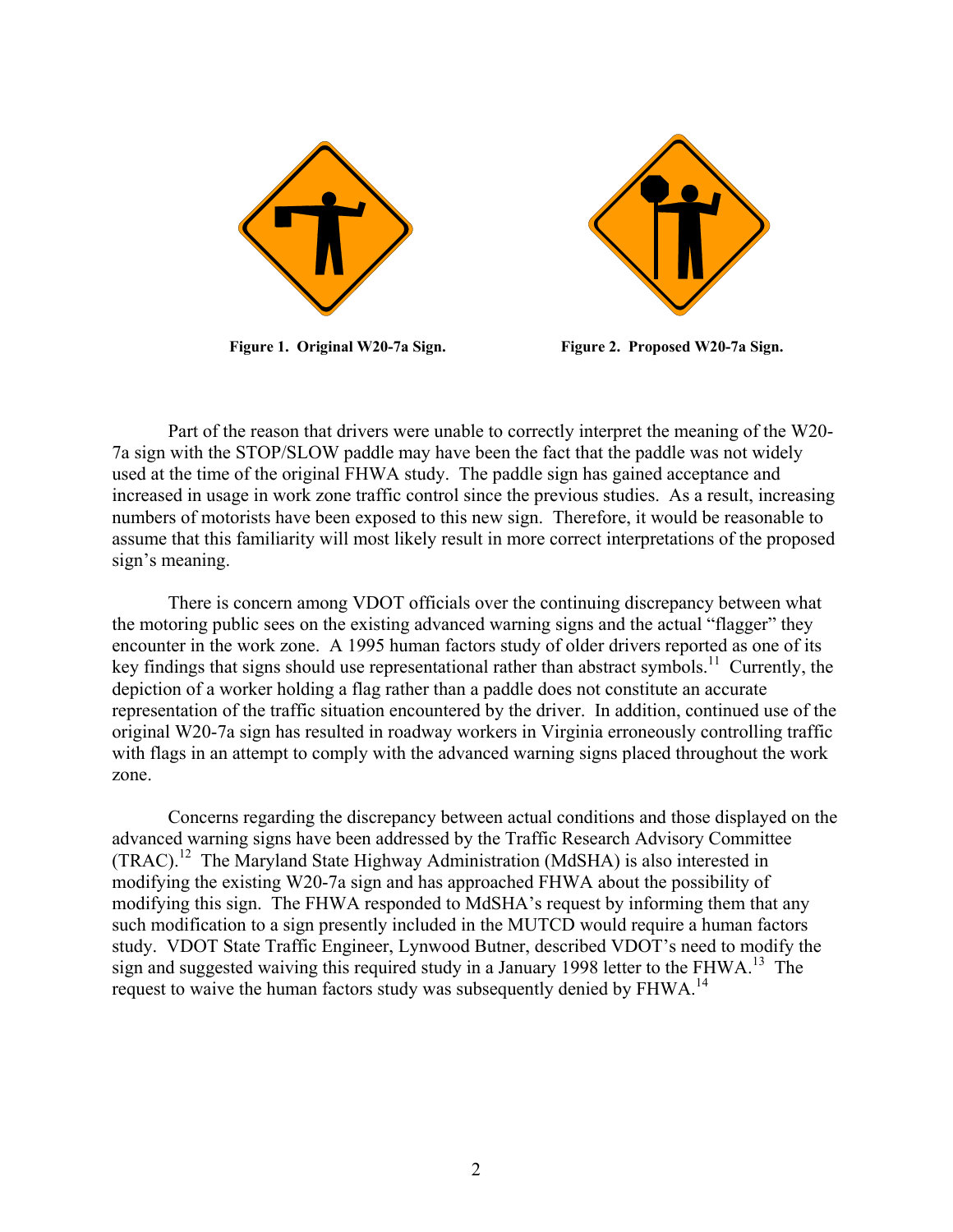#### **PURPOSE AND SCOPE**

This study looked at the feasibility of modifying the W20-7a to reflect actual work zone conditions by depicting the STOP/SLOW paddle in lieu of the flag sign. The Virginia Transportation Research Council (VTRC) was asked by VDOT's Traffic Engineering Division to conduct a research project to assess and compare the motoring public's understanding of the existing and proposed flagger signs.

## **METHODOLOGY**

## **Literature Review**

 A review of pertinent traffic engineering and human factors literature was conducted. The literature review was performed for two primary purposes. The first was to identify previous work in the area of sign comprehension with specific attention directed toward advanced warning signs for flagging operations. The second purpose was to identify possible approaches and methodologies for potential use in the present study. Overall research designs and details of survey and analysis techniques were examined and evaluated for their potential applicability.

#### **Questionnaire Development**

Two survey questionnaires were developed to ascertain motorists' understanding of both the existing and proposed flagger signs. Each questionnaire contained a color image of the study sign and four study questions. In addition, the questionnaire included several questions to elicit demographic information from the respondents. Two versions of the questionnaire were developed for each of the signs. The questionnaires were administered directly to participants these face-to-face assemblies were called sample groups. The majority of questionnaires were part of a large mail-out survey. Both versions of the questionnaires contained identical questions, but differed in that those for the mail-out survey contained multiple choice answers, while those administered to the study groups were open-ended to allow respondents to "write in" their answers. A sample of the multiple choice format questionnaire for the proposed sign is presented in Figure 3. The multiple choice format was chosen for the mail-out survey to enhance ease and convenience for respondents with the intent of increasing the response rate. An openended format was used for the sample groups to provide the researchers valuable information as to what extent the multiple choice format influenced the responses to the mail-out survey. Before the surveys were mailed, they were pretested with VTRC employees to determine their effectiveness. The survey was then tested at a local adult driver's education class.

The questions used in the current study are close variations on three of the six questions used in the original FHWA study of the existing and proposed flagger signs. In fact, the entire questionnaire, including the possible responses and the coding criteria, was based on the 1987 FHWA study that was cited as being the basis for retaining the existing sign as the standard.<sup>2</sup> The first question to determine how many of the respondents had encountered the existing sign in a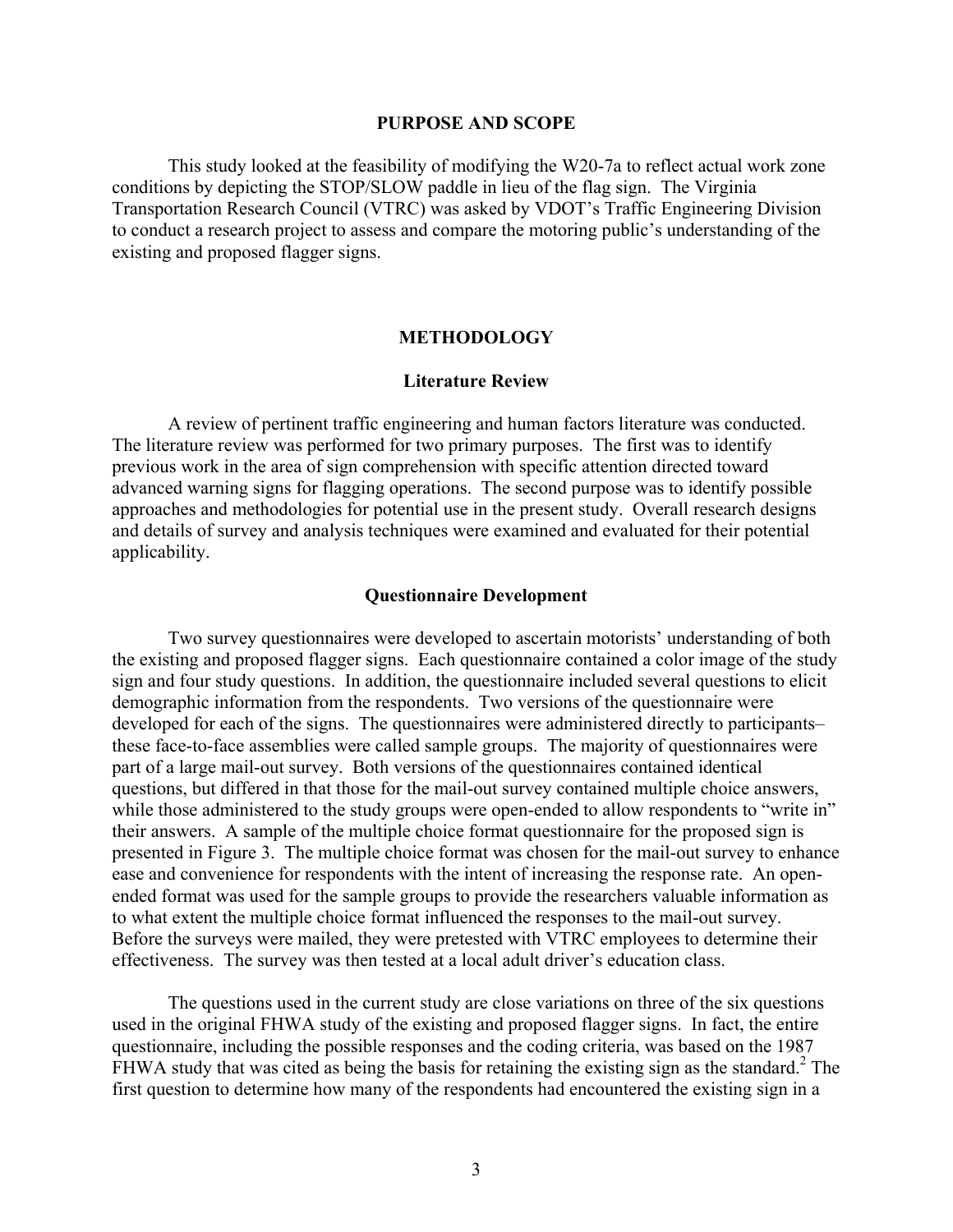work zone also estimates how familiar motorists are with sign details. Question 2 measures how well motorists interpreted the meaning of the signs. The original FHWA study indicated that the preferred interpretation of the sign was "Flagger Ahead." "Flagger Ahead" was the text displayed on the original W20-7 sign prior to adopting the current symbolic sign, W20-7a.<sup>1</sup> Question 3 was a test of what connotations motorists associated with the orange and black work zone warning sign. Question 4 was administered to determine how motorists would respond to each sign in the questionnaire. This question was deemed by the researchers as being the most important. Previous studies have addressed the relative importance of the driving response to warning signs as being more significant than their understanding of these signs.<sup>3,15</sup> This is a very important point in the context of possibly introducing a new sign. The motoring public may not fully understand the meaning of a new sign, certainly without the use of an educational plaque as suggested in the MUTCD.<sup>1</sup> The same motorists, however, may be inclined to react correctly to the warning sign based on their driving experience and the context in which the sign is encountered (i.e., the work zone).

#### **Sample Groups**

 Particular attention was directed towards assessing the understandability of the proposed sign among younger and older drivers. The needs and responses of older drivers to traffic control are receiving much attention. Older drivers probably would have encountered many flagging operations over the years, whereas younger drivers most likely would have encountered few of these while driving. The open-ended questionnaire with the proposed sign image was administered to 116 students in driver education classes at three Charlottesville-area high schools, 43 undergraduate students in an engineering class at the University of Virginia, and 50 older drivers at the Charlottesville Senior Center.

### **Mail-out Survey**

 Self-administered survey questionnaires were distributed to a randomly selected population of Virginia residents. Statistical analysis was performed to identify the sample size necessary to provide an appropriate level of confidence in the survey results. Since there was considerable subjectivity inherit to the survey questions, it was decided that  $a + 4$  percent error in the survey accuracy at the 95 percent confidence level would be acceptable. This condition resulted in a desired sample size of 600 survey responses. The researchers assumed a 25 percent survey return rate. The assumption was based on "conventional wisdom" among VTRC staff of a 10 to 20 percent return rates for mail-out surveys and the relative ease of the questionnaire used in the current study. Questionnaires were developed for both the existing and proposed signs. Therefore, the total number of responses desired was 1,200 (600 for each sign), requiring a target mail-out distribution of approximately 4,800 questionnaires.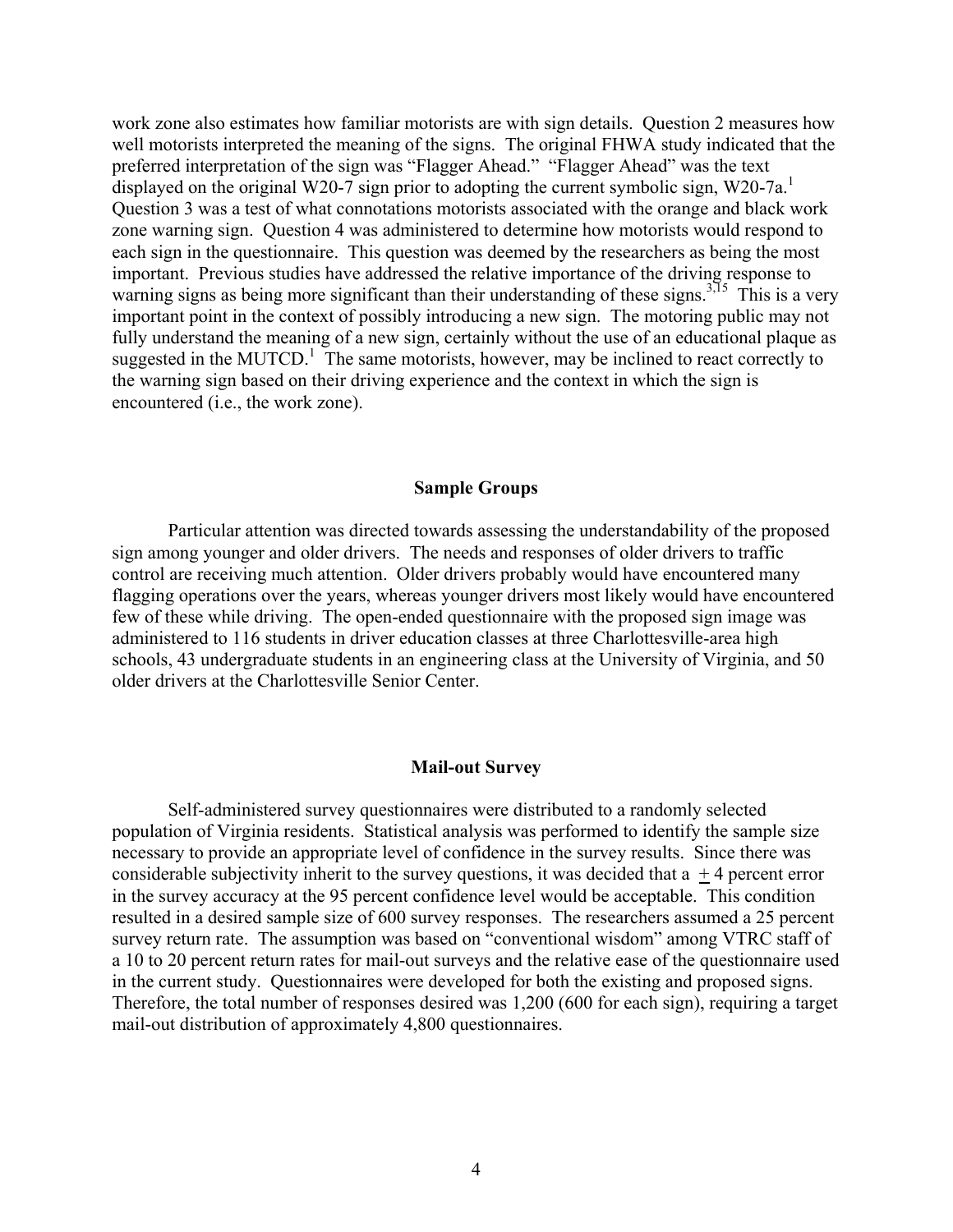| The Virginia Department of Transportation (VDOT) is investigating how well the public<br>understands some of its roadway signs. By answering the questions below, you are playing an<br>important role in helping VDOT make Virginia's roads safer for everyone. Please take a minute<br>and look at the roadway sign shown below; then answer the questions and return the survey. A<br>self-addressed, stamped envelope has been provided for your convenience. Alternatively, feel<br>free to complete the survey online at our website address,<br>http://www.vdot.state.va.us/vtrc/survey/sign2.htm. Please return the completed survey by<br>Friday, November 13. Thank you for your participation and your concern for safer roads in<br>Virginia. |
|-----------------------------------------------------------------------------------------------------------------------------------------------------------------------------------------------------------------------------------------------------------------------------------------------------------------------------------------------------------------------------------------------------------------------------------------------------------------------------------------------------------------------------------------------------------------------------------------------------------------------------------------------------------------------------------------------------------------------------------------------------------|
| 1) Have you ever seen this sign in Virginia? (check one)<br>$\Box$ Yes<br>$\Box$ No                                                                                                                                                                                                                                                                                                                                                                                                                                                                                                                                                                                                                                                                       |
| 2) What do you think the sign means? (check one)<br>$\Box$ Children present<br>$\Box$ Stop ahead<br>$\Box$ Workers ahead<br>$\Box$ Slow down<br>$\Box$ Flagger ahead                                                                                                                                                                                                                                                                                                                                                                                                                                                                                                                                                                                      |
| 3) Where would you expect to see this sign? (check one)<br>$\Box$ Near a school crossing<br>$\Box$ Near road work<br>$\Box$ Near a pedestrian crosswalk<br>$\Box$ Near an accident<br>$\Box$ Near a hospital                                                                                                                                                                                                                                                                                                                                                                                                                                                                                                                                              |
| 4) What would you do if you saw the sign while driving? (check one)<br>$\Box$ Slow down<br>$\Box$ Stop<br>$\Box$ Proceed with caution<br>$\Box$ Be prepared to stop                                                                                                                                                                                                                                                                                                                                                                                                                                                                                                                                                                                       |
|                                                                                                                                                                                                                                                                                                                                                                                                                                                                                                                                                                                                                                                                                                                                                           |
| The information below is optional. By completing this information, you are helping VDOT<br>ensure that we have surveyed a broad range of Virginia motorists. Please help us make sure that<br>people like yourself are adequately represented in our study. Thank you.                                                                                                                                                                                                                                                                                                                                                                                                                                                                                    |
| Personal Information: (check one)<br>Female $\Box$<br>Male $\Box$                                                                                                                                                                                                                                                                                                                                                                                                                                                                                                                                                                                                                                                                                         |
| Years driving:<br>Age:                                                                                                                                                                                                                                                                                                                                                                                                                                                                                                                                                                                                                                                                                                                                    |
| Highest Level of Education: (check one)                                                                                                                                                                                                                                                                                                                                                                                                                                                                                                                                                                                                                                                                                                                   |
| $\Box$ did not complete<br>$\Box$ completed<br>$\Box$ completed $\Box$ post-graduate<br>high school<br>high school<br>education<br>college                                                                                                                                                                                                                                                                                                                                                                                                                                                                                                                                                                                                                |

**Figure 3. Sample Survey Questionnaire.**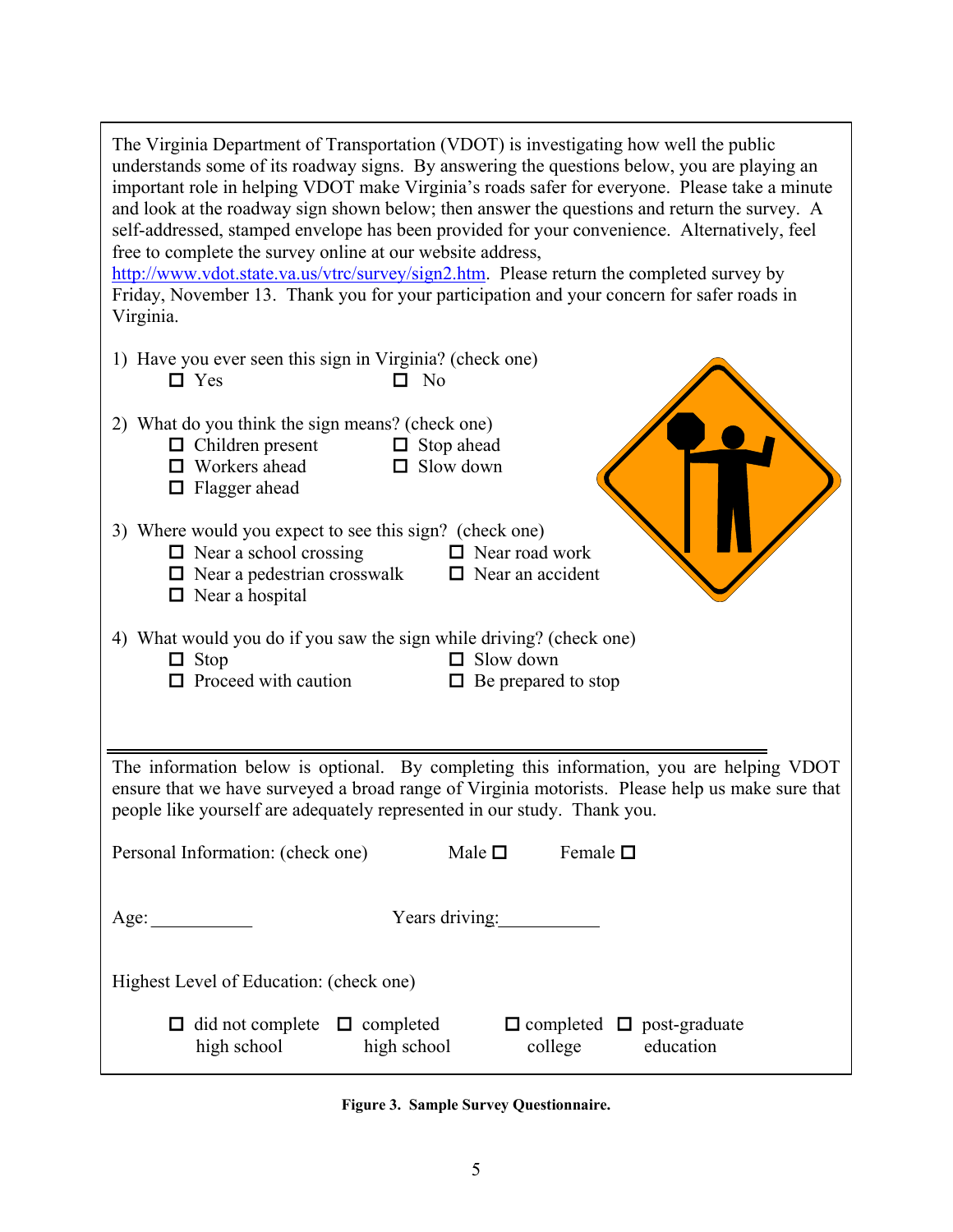## **Address List Development**

 An Internet-based telephone book was used to obtain addresses for 4,800 Virginia residents. This Internet database contains telephone and address listings from phonebooks throughout Virginia. The website provides a searchable interface to the listings in the database, by last name, first name, and state. The listings in the database can be searched by the first letter of the first and last names.

A methodology to randomly select names and addresses from the database was developed. The method involved the development of a list of random number pairs. Each of the pairs contained two random numbers between 1 and 26, corresponding to the letters of the alphabet. For example, a number pair containing 1 and 2 would correspond to the letters A and B. For this example pair, "A" would be entered as the first letter of the last name and the "B" would be entered as the first letter of the first name. The database would then be searched for names and addresses of Virginia residents with last names beginning with "A" and first names beginning with the letter "B." For each search, 10 name and address listings were reported by the Internet search engine. These listings were then recorded and stored for use in the mail-out survey. A list of 10 names and addresses were obtained for each random number pairs until 4,800 listings had been recorded. The listings were checked for format, screened for repetition, and printed on mailing labels for distribution of the survey questionnaires. Screening of the initial addresses resulted in approximately 300 names and addresses being discarded due to incompleteness.

### **Survey Website Development**

In addition to the business reply envelope included in the mail-out survey, potential respondents were also given the option of responding electronically. A survey website was developed for each of the sign questionnaires and "housed" on the VTRC Internet server. The website surveys were identical to the mail-out survey. The website survey was not intended to solicit responses from any specific demographic group. Rather, it was intended to add an extra level of convenience in responding to the survey questionnaires. In addition, it was included in the current study to allow the researchers to examine the potential use of e-mail as a survey tool for future research projects.

## **Response Analyses**

A detailed analysis was performed after the sample group surveys were conducted and a sufficient number of responses to the mail-out surveys were received. The results of question 1 were tabulated (YES/NO) and analyzed along with demographic information reported with the surveys. The responses to the substantive survey questions  $(2, 3, \& 4)$  were coded as correct, substantially correct, or incorrect where:

• correct – implies a clear understanding of sign meaning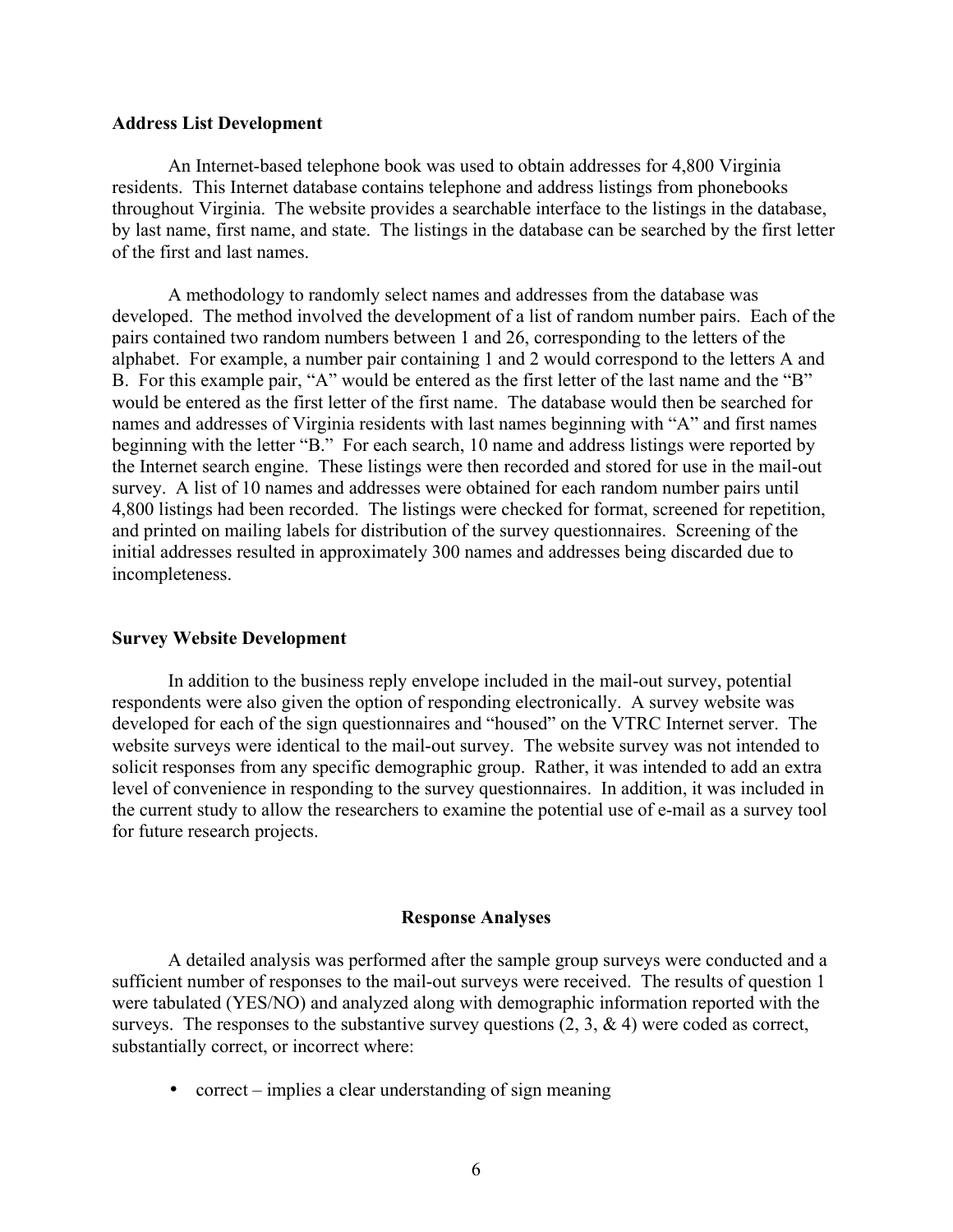- substantially correct  $\overline{-}$  implies a substantive understanding of sign meaning
- $\bullet$  incorrect implies a total lack of understanding of sign meaning.

The demographic information was also taken into account during the tabulation and classification of the various levels of correctness for each of the three substantive questions.

# **RESULTS AND DISCUSSION**

## **Summary of Literature Review**

 The literature review revealed several studies relevant to the present research. Two previous studies conducted by the FHWA in 1987 and 1989 comparing existing and proposed W<sub>20</sub>-7a signs were reviewed. Both of these studies concluded that the existing sign was more reliably understood and effective at conveying the intended message.

## **Comparison of Flagger Symbols**

The first of the FHWA studies was conducted in-house as part of a larger driving simulator study. Forty participants were shown either the existing or proposed flagger sign during a 45-minute driving simulator session. Either the existing or the proposed sign was encountered by each subject one time during the simulation at a segment that consisted of a twolane roadway with a 55 mph posted speed limit. It is not clear from the report whether the signs were encountered in the context of a work zone operation. The report stated that the subjects were exposed to several different roadway signs during the driving simulator. After completing the simulation, each participant was asked six questions.

The responses to these six questions were coded as being correct or incorrect. The results of the first question, "Did you encounter one of the flagger signs?," indicated that there was no statistically significant difference between the frequency of correct responses for each sign. In other words, neither sign made a larger impact than the other did on the participants.

In the case of the second question, "Which one did you encounter?," 45 percent of the participants viewing the paddle sign remembered the sign they had encountered. On the other hand, 95 percent of those viewing the original flagger sign recalled having seen it.

The results of the question regarding each sign's meaning, question 3, indicated no significant difference between the number of responses referring to construction or a work zone. A correct answer was defined as one including such statements as "slow down," "caution," "prepare to stop," "flagger ahead," etc. Answers were interpreted as incorrect if they included items such as "school crossing" or "stop ahead." The paddle sign garnered 45 percent correct responses and the original flagger sign was correctly interpreted by 100 percent of the participants encountering it during the driving simulation.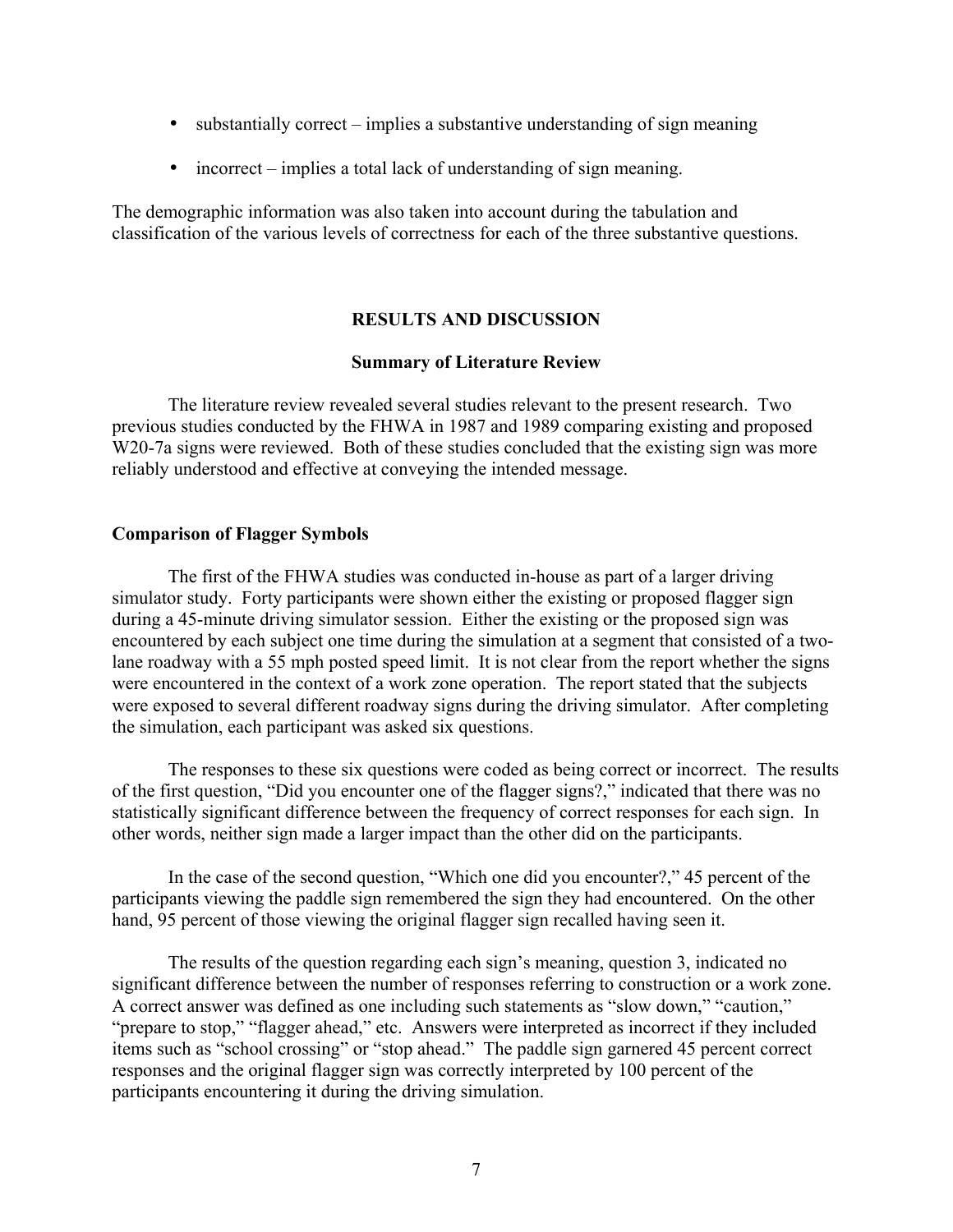In response to question 4, "Where would you expect to see these signs?," more than 50 percent of the responses associated the paddle sign with driving situations other than roadway work zones or construction activity. The percentage of subjects that associated the paddle sign or the flagger sign with a school crossing was 30 percent and 8 percent, respectively.

In response to question 5, "If you saw one of these signs, what action would you take?," the proposed paddle sign received a larger percentage (36 percent) of correct responses than the original flagger sign  $(11$  percent). Finally, question 6, if you were told both signs meant "flagger" ahead," i.e., which sign would you prefer, indicated that 75 percent of the study participants preferred the original sign and 11 percent favored the proposed sign. The researchers were careful to point out, however, that people are generally more likely to prefer a familiar sign.

 In addition, the driving speed was measured with regard to each of the signs (speed before the sign, speed at the sign, speed after the sign). An analysis of variance (ANOVA) was performed on the speed data and indicated that there was no significant difference in the number of drivers slowing down for either sign.

Based on these results, particularly the fact that study participants interpreted the proposed sign as an indication to "stop ahead," the researchers concluded that the proposed sign would be a less effective advanced warning sign for flagging operations than the sign currently used.  $3$ 

## **Redesign and Evaluation of Selected Work Zone Sign Symbols**

 A subsequent 1989 FHWA study also compared the original flagger sign with three proposed alternatives and concluded that the existing sign was more effective.<sup> $4$ </sup> One alternative sign depicted a worker waving a flag. The other two signs were variations on the proposed sign, showing a worker holding a paddle. One of the paddle signs showed a circular paddle and the other showed a silhouette of an octagonal paddle. The study involved 32 test subjects, ranging in age from 20 to 68, with an average age of 47. The understandability of all four signs was evaluated. In addition, participants were also asked to identify which sign they preferred. The preference data indicated that the study participants preferred the original flagger sign to any of the three proposed alternatives.

The understandability of a sign was determined by presenting sample signs to the test subjects and recording their interpretation of the sign viewed. There was no description provided in the report, however, of the methodology used to evaluate sign comprehension. In other words, no sample questions or survey techniques were presented. The results of the comprehension tests indicated that 84 percent of the subjects correctly interpreted the original flagger sign, while only 47 percent correctly interpreted the proposed octagonal paddle sign. Conversely, the proposed sign received 31 percent incorrect responses and the original sign was incorrectly interpreted by only 9 percent of the subjects. Incidentally, the sign with the circular paddle performed worse than the octagonal paddle sign, gleaning correct responses by only 31 percent of the subjects.<sup>4</sup>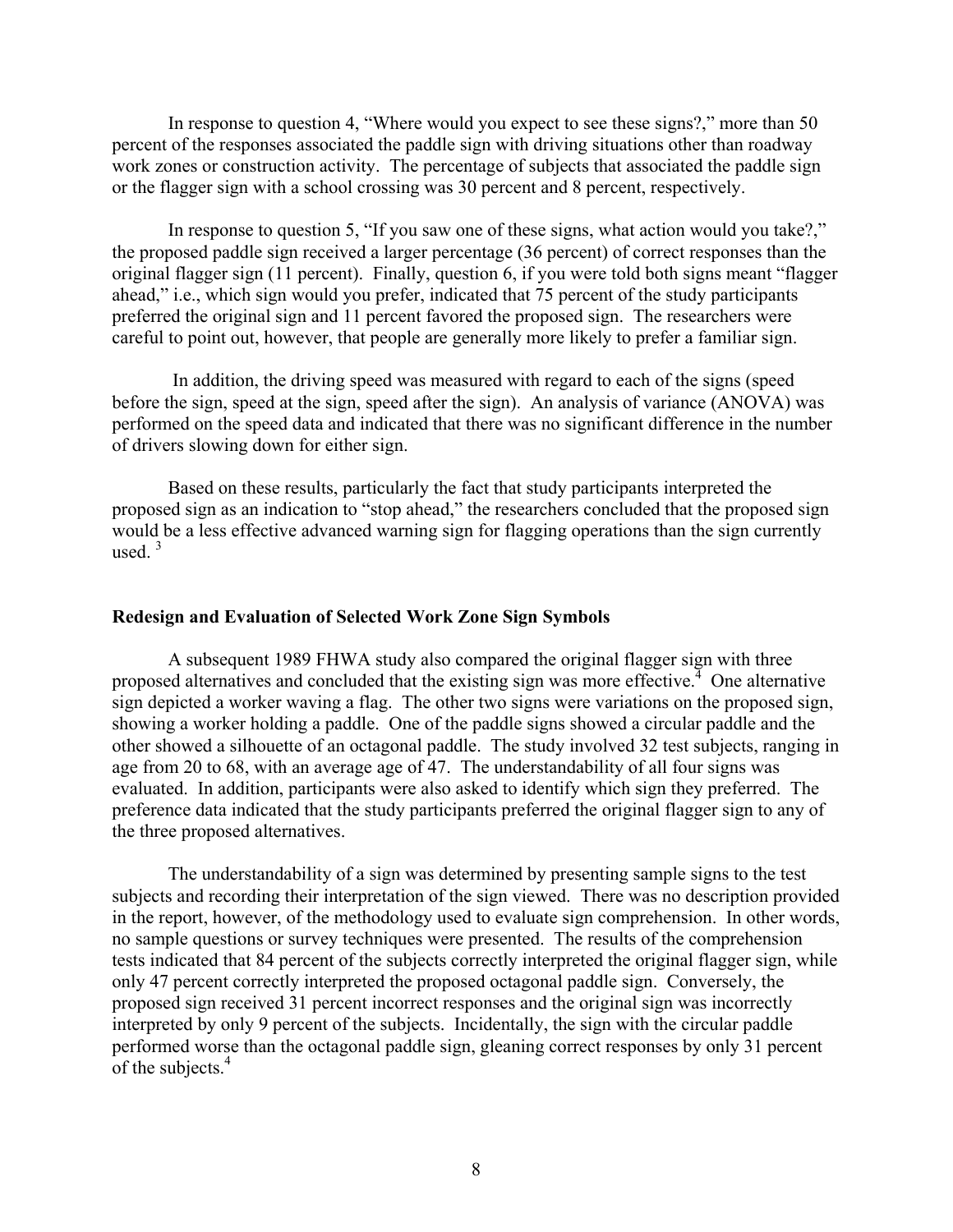The legibility distance of a sign refers to the furthest distance from which the sign becomes recognizable to an approaching driver. Legibility distance was defined in this study as the point at which the subject could correctly identify the unique features of the sign. For instance, when viewing a flagger sign, a response indicating that the subject was able to discern that the silhouette was holding a flag would have been interpreted as correct. Whereas, an answer simply implying that the silhouette of a man or worker was identified would be considered incorrect and the sign would be brought gradually closer to the subject until the actual flag was recognized. The legibility distance of the four alternative "Flagger Ahead" signs was evaluated using a sophisticated test apparatus in the Human Factors Laboratory at the FHWA's Turner-Fairbank Highway Research Center. The results of the legibility distance study indicated that the original sign was recognizable at a greater distance than any of the three proposed alternatives. The mean legibility distance for the original sign was 162 m. The proposed sign depicting the octagonal STOP/SLOW paddle was shown to have a mean legibility distance of 137 m. The remaining legibility distances were 112 m and 140 m, respectively.<sup>4</sup>

### **Symbol Signing for Older Drivers**

Among other signs, this 1997 study evaluated the effectiveness of the flagger sign in relation to a proposed alternative. The alternative flagger sign was very similar to the original sign with the exception that the silhouette holding the flag was depicted wearing a hard hat to indicate to motorists that the figure was a construction worker and not a school crossing guard. The percentages of study participants correctly interpreting the existing and alternative signs were 69.5 and 81.5, respectively.<sup>5</sup>

#### **Motorist Understanding of Traffic Control Devices in Kansas**

A fourth study addressed only the understandability of the original flagger sign, along with 24 other selected warning signs. This study, conducted at Kansas State University, involved the surveying of 500 subjects selected to provide a representative sample population of licensed drivers in Kansas. The study utilized self-administered printed questionnaires containing color images of the study signs and several questions designed to elucidate the subject's comprehension of the meanings of the selected signs. The questionnaires, some multiple choice and others containing open-ended questions, were administered in person at various survey stations (courthouses, places of employment, etc.) The study did not seek to identify the reason behind a motorist's comprehension or lack of comprehension of the sign. The study also did not focus on identifying what action on the driver's part each sign might elicit. Conversely, this FHWA study focused on the understanding of the "literal" meaning of each sign.

The existing flagger ahead sign was shown to be understood by 94 percent of the survey respondents and incorrectly interpreted by less than 5 percent. The study also compared the rate of correct responses for the multiple choice survey responses and those collected using the openended questionnaires. Although no specific data were reported for this comparison for the flagger sign, the trend clearly indicated a higher rate of correct responses for the multiple choice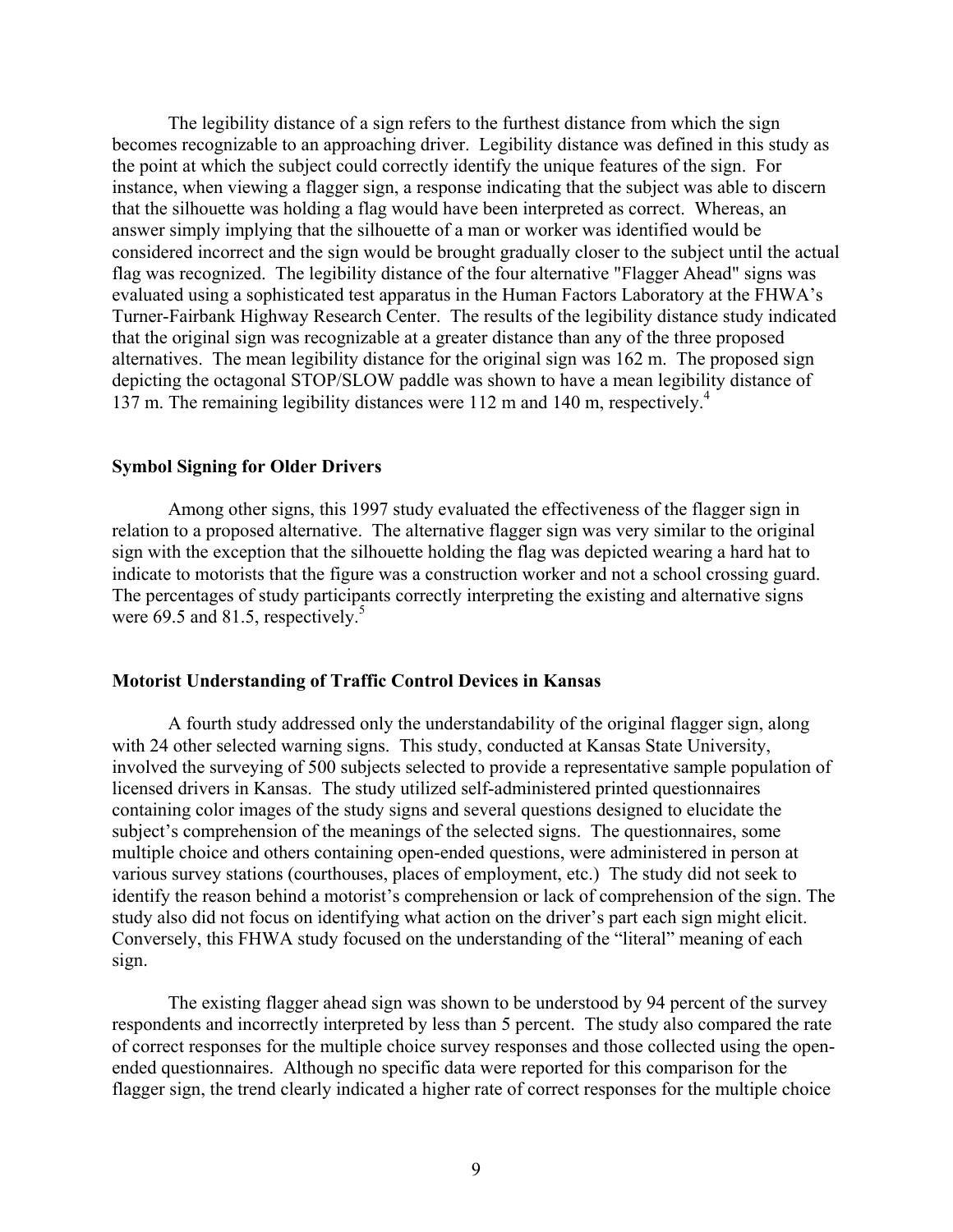questionnaires. It was inferred from these results that respondents to the multiple choice surveys might have deduced the correct response from the available choices.<sup>10</sup>

## **Motorist Comprehension of Signing Applied in Urban Arterial Work Zones**

A 1990 Texas A&M study indicated that 77.5 percent of Texas motorists correctly interpreted the meaning of the original flagger ahead sign when shown a graphical representation. When shown a photograph of the sign in a work zone, 85.1 percent of the respondents provided correct interpretations. It can be inferred from these results that the context in which a particular roadway sign is encountered tends to increase motorist understanding. Therefore, lower comprehension rates may be expected for survey questionnaires that do not explicitly depict the driving situation in which the sign would normally be encountered by the driver. The surveys were administered in multiple choice format and respondents had the choice of interpreting the sign as indicating road construction ahead, a flagger ahead, or a school crossing guard ahead. Participants were also allowed to respond as "Not sure." The majority of the incorrect responses were reported as misinterpretations of the sign as meaning construction ahead.<sup>16</sup>

### **Other Studies**

The other research identified in the literature did not explicitly address the effectiveness of flagger signs. These reports did, however, provide excellent examples of methodologies and techniques used to assess the effectiveness of roadway signs. One report suggested that a comprehensive evaluation of roadway sign effectiveness should include measurements of the legibility distance, conspicuity, and learnability in addition to understandability metrics.<sup>17</sup> The legibility distance of the two signs was not evaluated in the current study. The conspicuity of a sign is reported as "Not to be considered a function of symbol design, but is determined more by symbol size, color, shape, and contrast between the symbol and the background of the sign panel on which it appears."<sup>12</sup> Some studies cite motorists' preference as an important measure of the sign's effectiveness when evaluating alternatives.<sup>10</sup> Other researchers dismiss the idea of preference on the basis of a tendency for motorists to prefer familiar signs.<sup>3</sup>

#### **Mail-out Survey Response Summary**

Approximately 4,500 survey questionnaires were mailed to randomly selected Virginia residents. Of the 4,500 total surveys mailed out, 813 were returned from the U.S. Postal Service as a result of insufficient address, lack of forwarding address, or other problems with locating addressees. Therefore, only about 3,600 questionnaires actually reached their intended destination. A total of 1,383 questionnaire replies were received (759 contained the existing sign and 624 depicted the proposed sign). Only 20 responses were recorded on the survey websites. Using the number of questionnaires actually delivered, 3,600, the overall return rate for the mailout survey was calculated to be approximately 38 percent.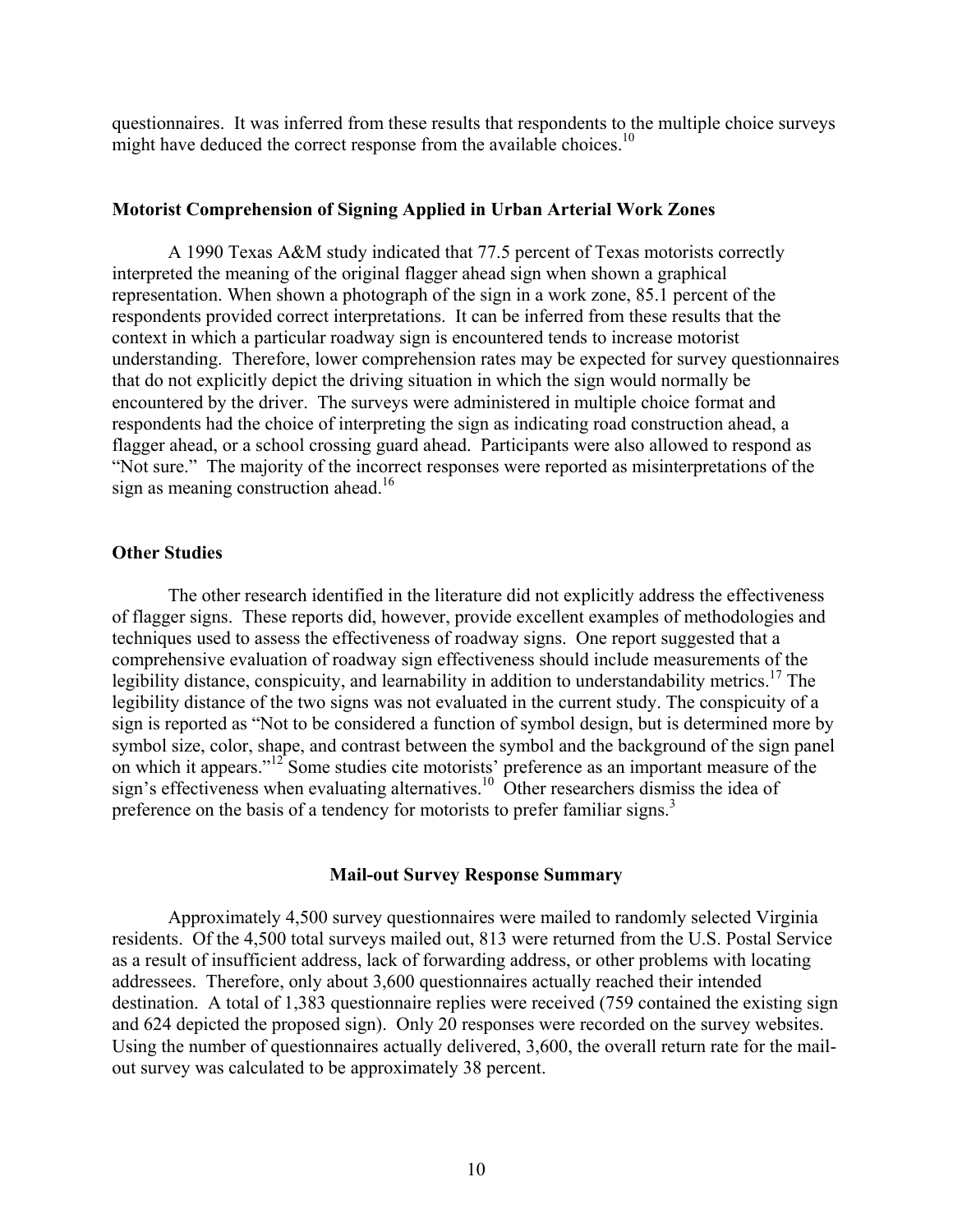The demographics of the survey responders are described in Figures 4 through 7. Chisquare analysis was performed on the demographic information to ensure that the distribution of the various characteristics was the same for the populations responding to questionnaires pertaining to either the existing or the proposed sign. The null hypothesis,  $H_0$ , for these analyses was that the distribution of the characteristics (gender, age, number of years driving, and education) was the same for both populations. The results of the Chi-squared analyses are summarized in Table 1. It can be concluded from these results that there is no statistical difference in the distribution of demographic characteristics between the two populations (i.e., those viewing the existing sign and those viewing the proposed sign).



**Figure 4. Gender Distribution of Responses for the Existing and Proposed Signs Surveys.** 



**Figure 5. Age Distribution of Responses for Existing and Proposed Sign Surveys.**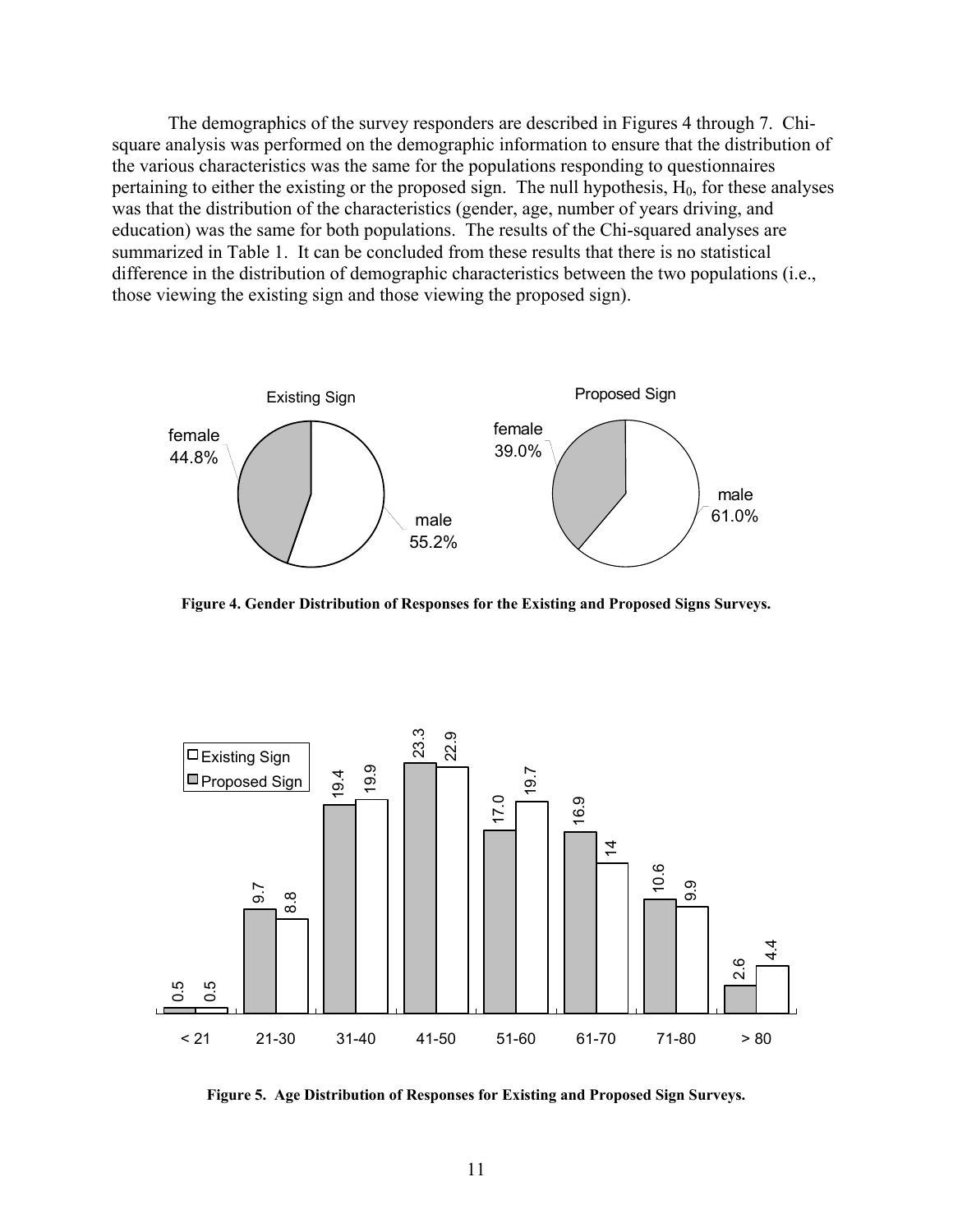

**Figure 6. Number of Years Driving Distribution of Responses for Existing and Proposed Sign Surveys.** 



**Figure 7. Educational Distribution of Responses for Existing and Proposed Sign Surveys.** 

| Characteristic       | Calculated $X^2$ | Degrees of Freedom | $\Lambda$ 0.99 | $H_0$ status |
|----------------------|------------------|--------------------|----------------|--------------|
| Gender               | 4.54             |                    | 6.64           | Accept       |
| Age                  | 6.55             |                    | 18.48          | Accept       |
| <b>Years Driving</b> | 7.29             |                    | 18.48          | Accept       |
| Education            | ).26             |                    | 1 34           | Accept       |

**Table 1. Summary of Population Demographics Chi-square Analyses.**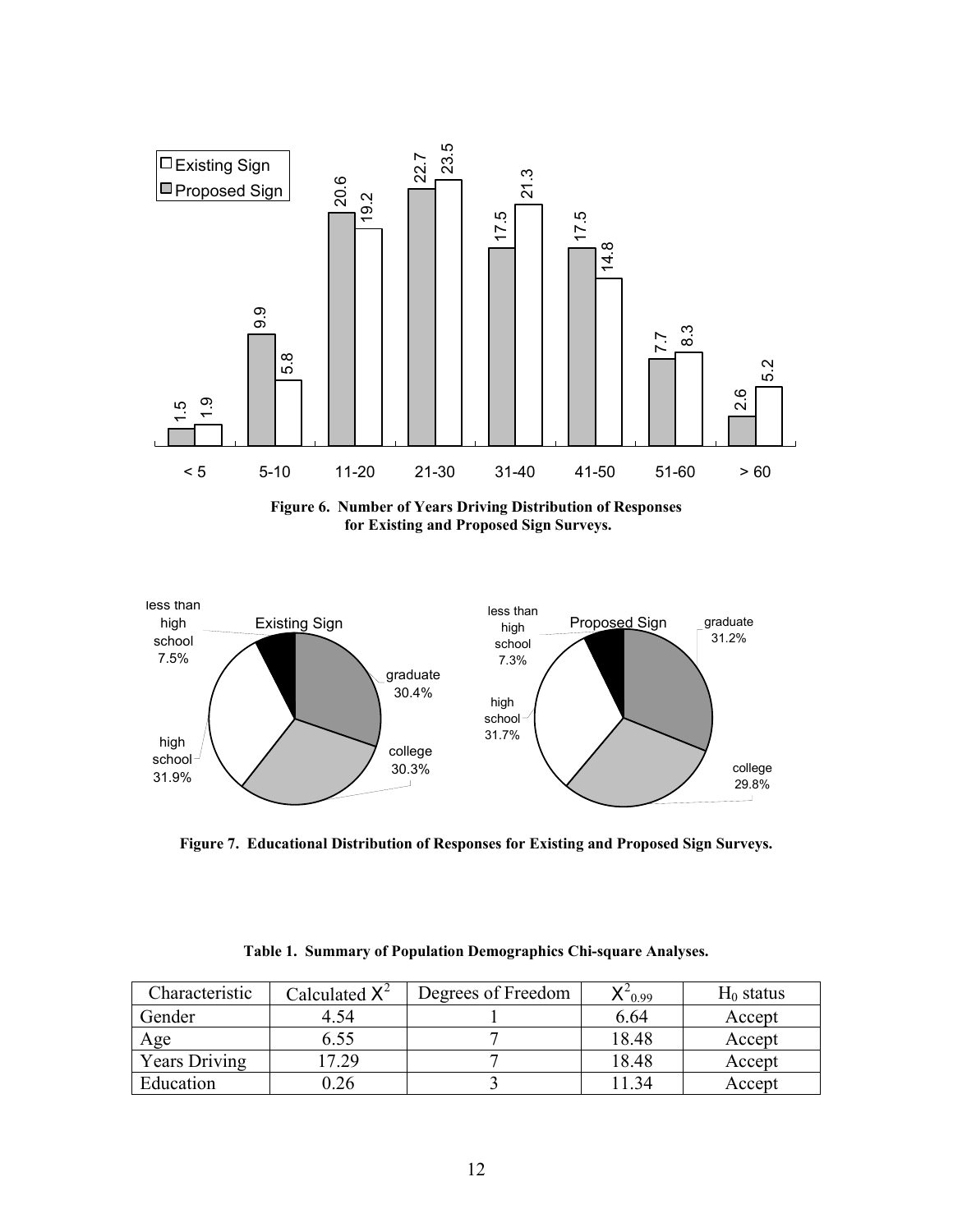### **Comparative Analyses**

## **Survey Question 1: "Have you ever seen this sign in Virginia?"**

 This question was presented in a multiple choice format allowing respondents to choose either a "YES" or "NO" response. The percentages of each response are summarized in Figure 8 for both signs. Almost a quarter of the respondents viewing the existing sign indicated that they had never seen it. These responses may indicate that the respondents have not encountered the sign or simply do not recall having done so. Slightly more than one third of the respondents who viewed the proposed sign indicated that they had never seen the sign. Approximately 65 percent claimed that they had encountered the proposed sign (although it has not yet been used in Virginia). A possible interpretation of these results is that the motorists' responses indicated that there was a similarity between the existing and proposed signs. In addition, respondents may have perceived the proposed sign as being representative of the use of STOP/SLOW paddles that they have encountered while driving through flagging operations throughout Virginia. It is also possible that the 65 percent response was, in part, a result of the respondents wanting to give the correct answer or to avoid providing the wrong answer.



**Figure 8. Distribution of Responses to "Have You Seen This Sign in Virginia"** for the Existing and Proposed Signs."

#### **Survey Question 2: "What do you think the sign means?"**

 Question 2 was intended to elicit how well respondents understood the meaning of each sign. Responses indicating "flagger ahead" were coded as correct, while responses of "workers" ahead" or "slow down" were coded to be substantially correct. The substantially correct responses were interpreted as indicating that the respondent understood that the sign meant the driver is approaching a work zone and should exercise caution. The remaining responses, "children present" and "stop ahead," were coded as incorrect. The "children present" response indicated that the respondent did not understand the meaning of the sign or the context in which the sign was used. In conjunction with the original FHWA study, the "stop ahead" response was coded as incorrect because it was interpreted to be a potential safety problem if drivers were influenced to make an unwarranted stop upon encountering the sign. The percent distribution of correct, substantially correct, and incorrect responses to question 2 for the existing and proposed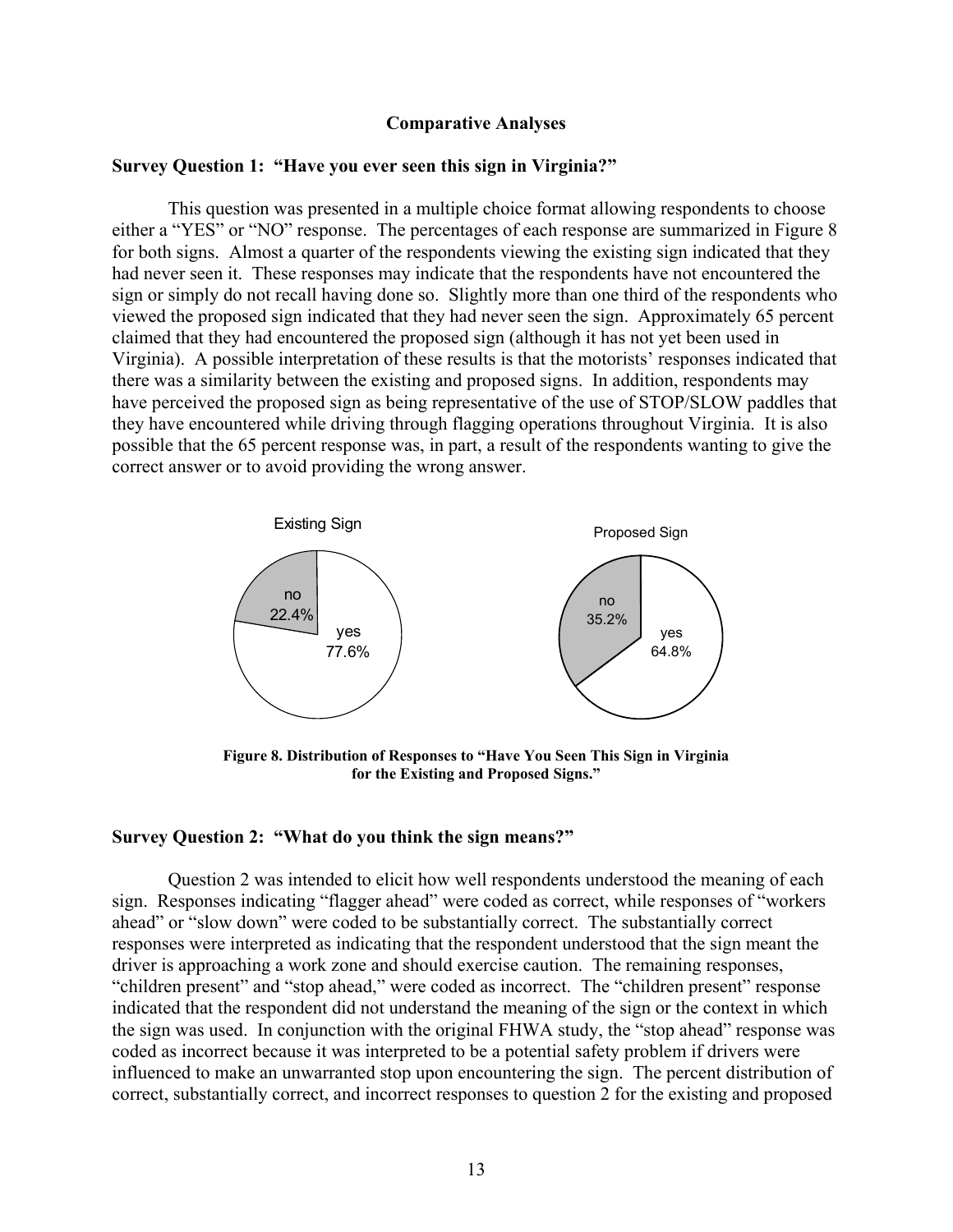signs are shown in Figure 9. These percentages seem to indicate that the meaning of "flagger" ahead" may possibly be more successfully conveyed by the existing sign depicting the worker holding the flag than the proposed sign. However, it should also be mentioned that the presence of the word "flagger" in the list of possible choices may have biased the survey responses to question 2 for the existing sign, since it clearly showed a picture of a worker holding a flag. In other words, respondents may have simply deduced the correct answer by "matching" the symbol with the term flagger. The rate of substantially correct responses was similar for both signs. The rate of incorrect responses, however, was substantially higher for the proposed sign.



Figure 9. Distribution of Answers to "What Do You Think This Sign Means for the Existing and Proposed Signs?"

# Survey Question 3: "Where would you expect to see this sign?"

 Survey question 3 was administered to ascertain whether motorists correctly anticipated the driving context in which the sign would be encountered. The percentage distribution of correct responses to this question for the existing and proposed signs is shown in Figure 10. The correct response was "near roadwork." There were no specific choices on the questionnaire that were to be coded as substantially correct. Although the questionnaire instructed respondents to check only one answer, some checked more than one in certain instances. Responses that included the correct answer in addition to an incorrect answer were coded as substantially correct, with the assumption that the respondent knew to expect the sign in a work zone, but thought it might also be used in other applications. Any response not containing "near" roadwork" was coded as incorrect. It is clear from both survey questionnaires that most motorists correctly associated the signs with roadway work zones.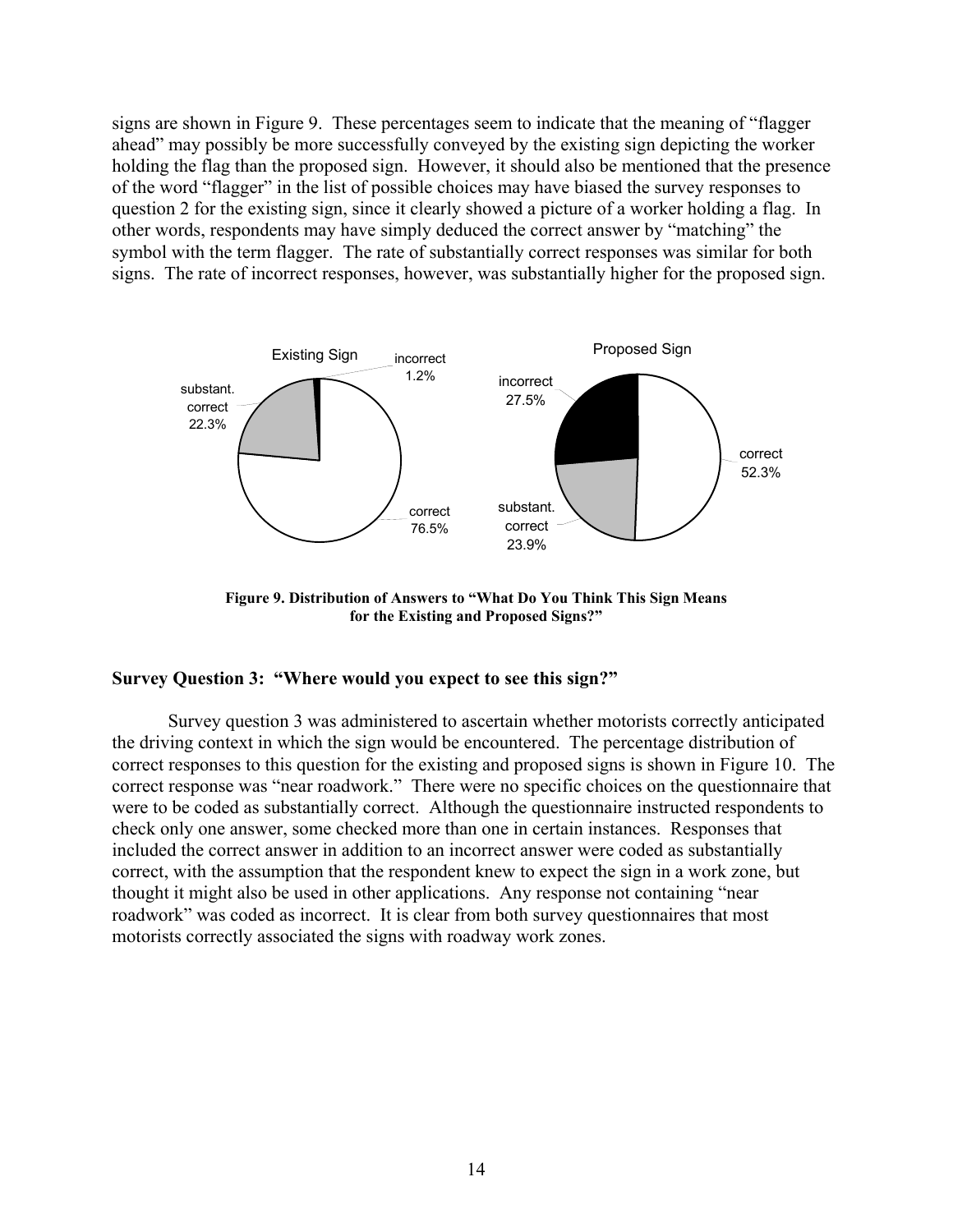

**Figure 10. Distribution of Answers to Where Would You Expect to See This Sign for the Existing and Proposed Signs.** 

## **Survey Question 4: "What would you do if you saw the sign while driving?"**

This was considered the most important question in the survey. The previous two questions were intended to determine the level of knowledge motorists possessed about the signs. This allowed respondents to identify the probable driving action they would take after encountering each sign. The response choices included one correct answer (be prepared to stop), two substantially correct answers (slow down and proceed with caution), and one incorrect answer (stop). The percent distribution of correct, substantially correct, and incorrect responses are shown in Figure 11 for both signs. Interestingly, the proposed sign garnered a larger percentage of responses in both the correct and incorrect categories.



**Figure 11. Percent Distribution of Answers to ìWhat Would You Do if You Saw this Sign While Driving?**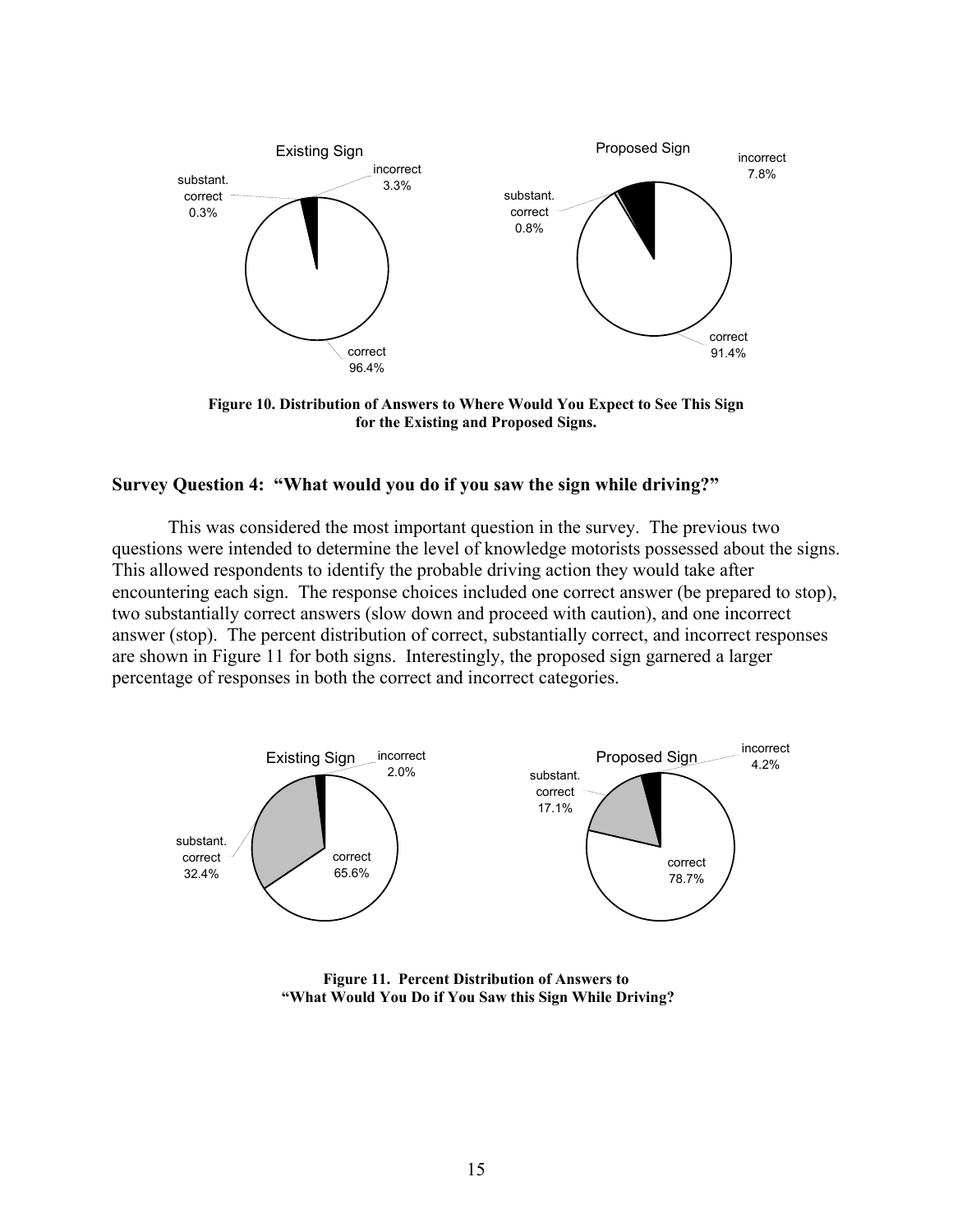## **Statistical Analysis**

 Statistical analyses were performed on the response data for questions 2 through 4. Chisquare  $(X^2)$  analysis was employed to test the null hypothesis,  $H_0$ , that the distribution of correct, substantially correct, and incorrect responses was the same for both signs. The  $X^2$  analyses are summarized in Table 2. The null hypothesis was rejected in the case of all four questions, confirming the differences apparent in the data.

| Characteristic | Calculated $X^2$ | Degrees of Freedom | $X^{\sim}$ 0.99 | $H_0$ status |
|----------------|------------------|--------------------|-----------------|--------------|
| Question 1     | 26.95            |                    | 6.64            | Reject       |
| Question 2     | 168.10           |                    | 9.21            | Reject       |
| Question 3     | 5.92             |                    | 9.21            | Reject       |
| Question 4     | 43 69            |                    | 9.21            | Reject       |

|  | Table 2. Summary of $X^2$ Analyses of Survey Responses. |  |  |  |
|--|---------------------------------------------------------|--|--|--|
|--|---------------------------------------------------------|--|--|--|

Note: See Figure 3 for the questions.

For question 4 ("What would you do if you saw the sign while driving?"), the data and  $X^2$ results suggested that the rate of correct responses for the proposed sign was statistically higher than the rate for the existing sign. A statistical comparison between the rate of correct responses was then performed. The standard normal *z* test was used to test whether a statistically significant difference in the rate of correct and not correct responses existed between the existing and proposed sign. Use of the *z* test requires the assumption that the sample population approximates the actual population and is characterized by a normal distribution. These conditions are generally satisfied with large sample sizes.<sup>18</sup>

The *z* test was then used to test the null hypothesis, H<sub>0</sub>:  $\pi_1 = \pi_2$  where:

 $\pi_1$  = rate of correct responses for the existing sign

 $\pi_2$  = rate of correct responses for the proposed sign

The difference,  $\pi_1$  -  $\pi_2$ , was calculated to be 0.13, indicating a 13 percent higher rate of correct responses for the proposed sign than the existing sign. The *z* statistic was calculated to be 5.46, which is greater than the critical value of z at the 95 percent confidence level  $(z = 1.96)$ . Therefore, the null hypothesis was rejected, and it was concluded that the rate of correct responses for the proposed sign was indeed significantly higher than the rate for the existing sign.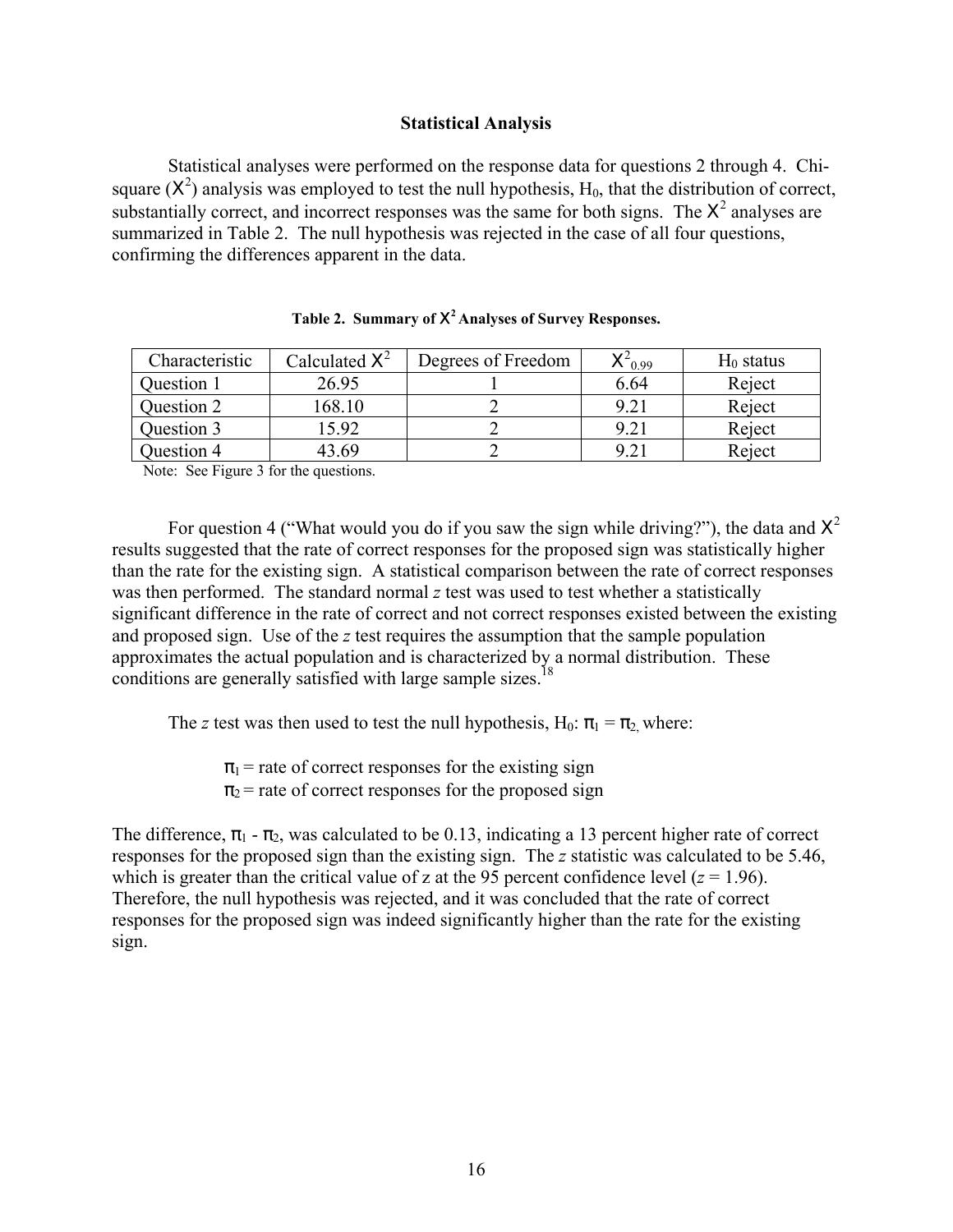## **Study Limitations**

## **Effects of Survey Questionnaire Format**

 In order to examine the extent to which the possible responses on the multiple choice questionnaires may have influenced the survey results, the results from the open-ended sample group questionnaires were compared to the results of the mail-out survey. The two sample groups surveyed consisted of younger drivers in high school driver education classes and older drivers from a local senior center. The younger drivers were generally under 20 years of age and had less than 5 years of driving experience. Respondents with similar characteristics accounted for only 0.4 percent of the mail-out survey respondents. Because of the small percentage, the younger drivers were omitted from this analysis.

The drivers surveyed at the senior center were all above the age of 50 with more than 90 percent above 60. These participants generally reported more than 30 years of driving experience. Respondents with characteristics similar to the older driver sample group participants constituted approximately 45 percent of the mail-out survey responses. For this reason, comparisons between the sample group and mail-out survey results were restricted to the responses given by participants over 50 with more than 30 years of driving experience. This constraint allowed the comparison of questionnaire formats over similar demographic populations.

Tables 3 through 5 show the results for questions 2 (sign meaning), 3 (sign location), and 4 (driver action), respectively, for the older driver sample group surveys as well as the corresponding results from the older drivers responding to the mail-out surveys. Tables 3 through 5 also reveal that there is little agreement between the distribution of correct responses among the sample group and mail-out surveys for questions 2 and 4. There is considerable agreement, however, for the responses to question 3. This would imply that the choices provided on the multiple choice questionnaires influenced the responses.

|                             | Percent Distribution of Responses |                              |           |
|-----------------------------|-----------------------------------|------------------------------|-----------|
| Survey                      | Correct                           | <b>Substantially Correct</b> | Incorrect |
| Older drivers sample group  | 30.0                              | 46 ()                        | 24.0      |
| Older drivers from mail-out | 46 9                              | 24.0                         | 29. L     |

### **Table 3. Distributions of Sample Group and Mail-Out Survey Responses to Question 2 on Sign Meaning.**

| Table 4. Distribution of Sample Group and Mail-Out Survey Responses |
|---------------------------------------------------------------------|
| to Question 3 on Where the Sign is Expected.                        |

|                             | Percent Distribution of Responses |                              |           |
|-----------------------------|-----------------------------------|------------------------------|-----------|
| Survey                      | Correct                           | <b>Substantially Correct</b> | Incorrect |
| Older drivers sample group  | 93 8                              |                              |           |
| Older drivers from mail-out | 88 O                              |                              | 09        |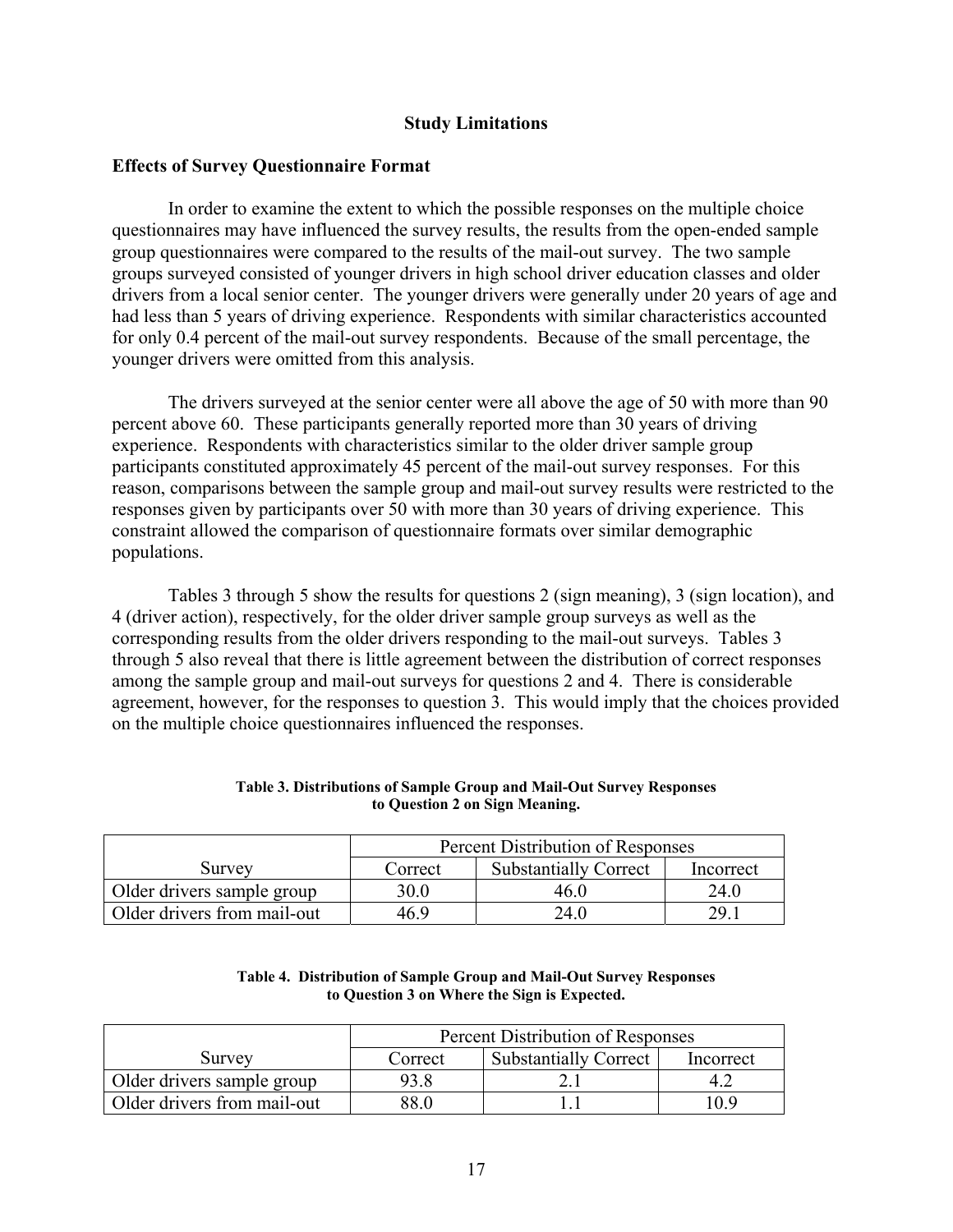|                             | Percent Distribution of Responses |                              |           |
|-----------------------------|-----------------------------------|------------------------------|-----------|
| Survey                      | Correct                           | <b>Substantially Correct</b> | Incorrect |
| Older drivers sample group  |                                   | 47 X                         | 167       |
| Older drivers from mail-out | 78.5                              | 13 Q                         |           |

#### **Table 5. Distribution of Sample Group and Mail-Out Survey Responses to Question 4 on What One Would Do Upon Seeing the Sign.**

 The distribution of the sample group responses to question 2 was somewhat similar to that of the mail-out survey. As previously mentioned, there were very subtle differences between responses that were coded as correct or substantially correct. This was particularly the case for question 4 where the correct response was not a specific interpretation of the sign, but rather a description of what driving response the sign would elicit from an individual. The writein survey responses to question 4 suggest that the answer preferred by the FHWA (be prepared to stop) is not necessarily the most probable unprompted manner for how a driver would describe his or her driving response. These results only represent the manner in which drivers describe their probable driving response. A response of "slow down" does not necessarily indicate a disregard for the possibility of stopping in the work zone when and if directed to by a flagger. It simply represents the respondent's interpretation and description of the correct driving action.

# **Survey Language**

# *The Relationship Between Sign Meaning and Expected Driving Behavior*

 Having established that the multiple choice format may have contributed to more correct responses, a more detailed examination of the survey language was conducted. Nearly 30 percent of the responses to question 2 were coded as incorrect, indicating that a large percentage of respondents failed to correctly interpret the sign's meaning. "Stop ahead" and "children present" were initially coded as incorrect in order to provide a direct comparison with the original FHWA study.<sup>3</sup> An interpretation of the sign as connoting a school zone, crosswalk, or any other pedestrian activity is obviously incorrect. On the other hand, it was not entirely clear that a multiple choice response of "stop ahead" necessarily indicated a lack of understanding of the sign's purpose. It is unlikely that a driver would actually stop upon encountering an orange and black advanced warning sign. Rather, a "stop ahead" response to question 2 may indicate a greater likelihood that the driver may be more sensitive to, and therefore react accordingly to, the flagger's directions.

 The incorrect responses to question 2 on sign meaning were reexamined in more detail. Of the 160 incorrect responses to the question,  $145 (91$  percent) were "stop ahead" and 15 (9) percent) were "children present." Table 6 summarizes the distribution of responses to question 4 among those individuals providing "stop ahead" responses to question 2. A clear majority of the incorrect "stop ahead" responses to question 2 were accompanied by correct "be prepared to stop" responses to question 4. Therefore, even though approximately 30 percent of the survey respondents indicated "stop ahead" as their choice for question 2, the majority of them indicated in the survey that they would have engaged in the preferred driving response to the proposed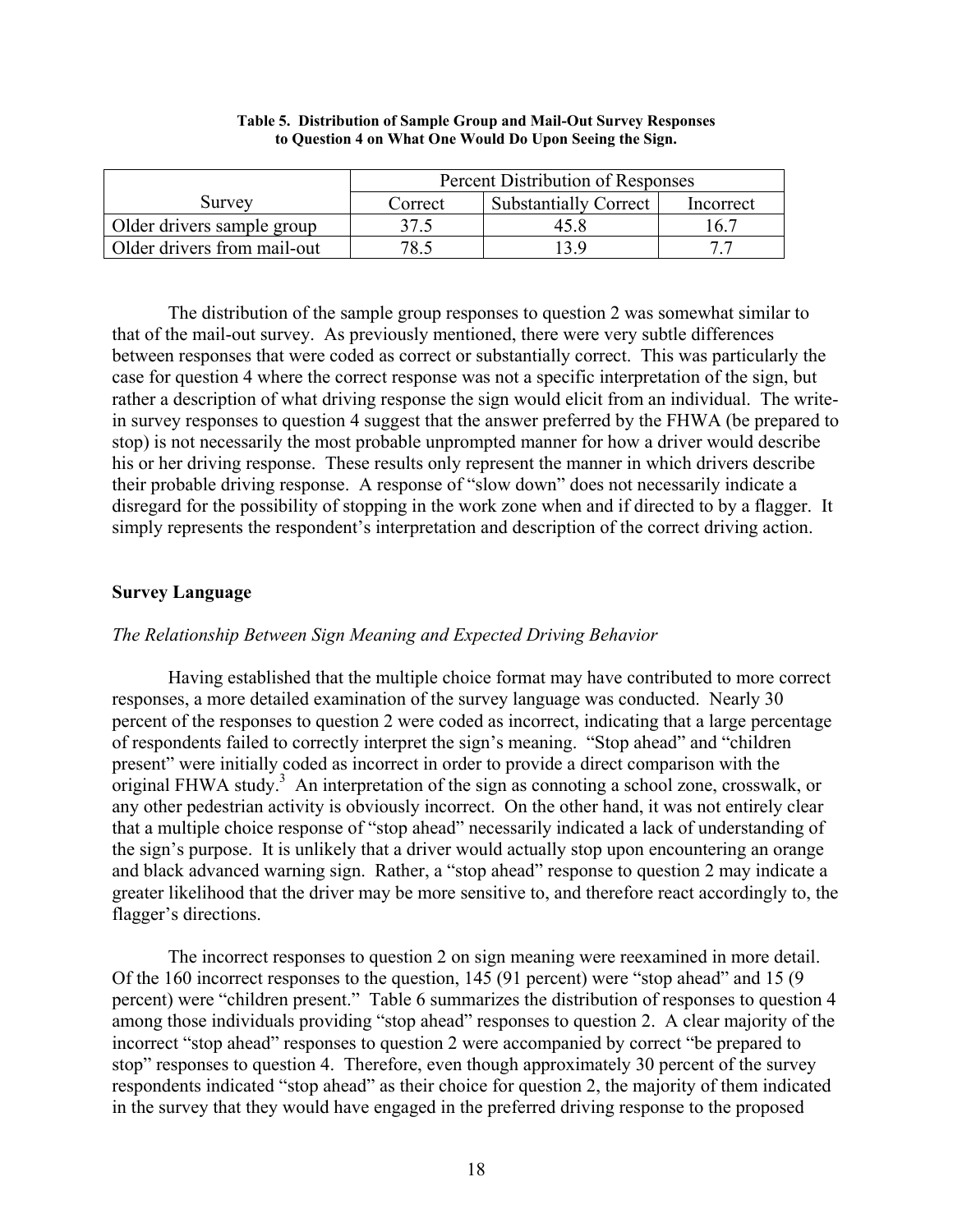advance warning sign and thus would have prepared themselves to stop. The combination of these two answers suggests that what the respondents say they would do is correct, although what they say the sign means is incorrect.

| Table 6. Responses for Driver Action (Question 4) Given an Incorrect Response |
|-------------------------------------------------------------------------------|
| to the Sign's Meaning (Question 2).                                           |

| Percent Distribution of Responses                              |  |  |  |
|----------------------------------------------------------------|--|--|--|
| Slow Down/ Proceed with Caution<br>Be Prepared to Stop<br>Stop |  |  |  |
| 79 3                                                           |  |  |  |

## *Flagger versus Traffic Control Personnel*

If one sees an image of a person holding a flag, there is built-in bias in favor of a response of flagger ahead when asked about the sign's meaning. This response may not be provided as readily when an image of a person holding a paddle is shown. In other words, the existing sign may have a better chance of being correct because the word flagger is in one of the multiple choice answers.

The effect of word choice on the interpretation of the meaning (question 2) was further revealed through a supplemental mail-out survey. Approximately 200 additional proposed sign questionnaires were mailed out in the Charlottesville area and 71 completed surveys were returned. The questionnaires were identical to those used in the original mail-out survey, with the exception that the possible choice "flagger ahead" was replaced with the term "traffic control" personnel ahead." More than two thirds of the respondents correctly answered to the revised questionnaire, where it stated, "traffic control personnel ahead," whereas only half responded "flagger ahead" to the original survey. These results indicate that the motorists were more likely to identify the symbol as connoting manual traffic control ahead rather than with the specific term flagger.

# *The Influence of the Shape of a Stop Sign*

Regardless of the term used to identify work zone traffic control personnel or the meaning of the sign, a larger percent of the respondents indicated that they would be prepared to stop in response to the proposed sign rather than the existing sign (question 4). Although the proposed sign received fewer correct responses regarding its meaning (question 2), it garnered a higher percentage of correct responses to the expected driving response to the sign (question 4) than the existing sign. A possible reason that the proposed sign received more "be prepared to stop" responses than the existing sign is tied to the very reason that spurred the initial resistance to its usage. The FHWA study indicated that drivers interpret the octagonal shaped sign that the worker is holding as a "STOP" sign. $3$  In actual practice, the paddle contains a conventional (red and white) "STOP" sign and an orange and black "SLOW" sign on the reverse side. The fact that drivers may associate the silhouette as a "STOP" sign suggests that drivers may be more prepared to stop than if they had encountered a sign depicting a worker with a flag.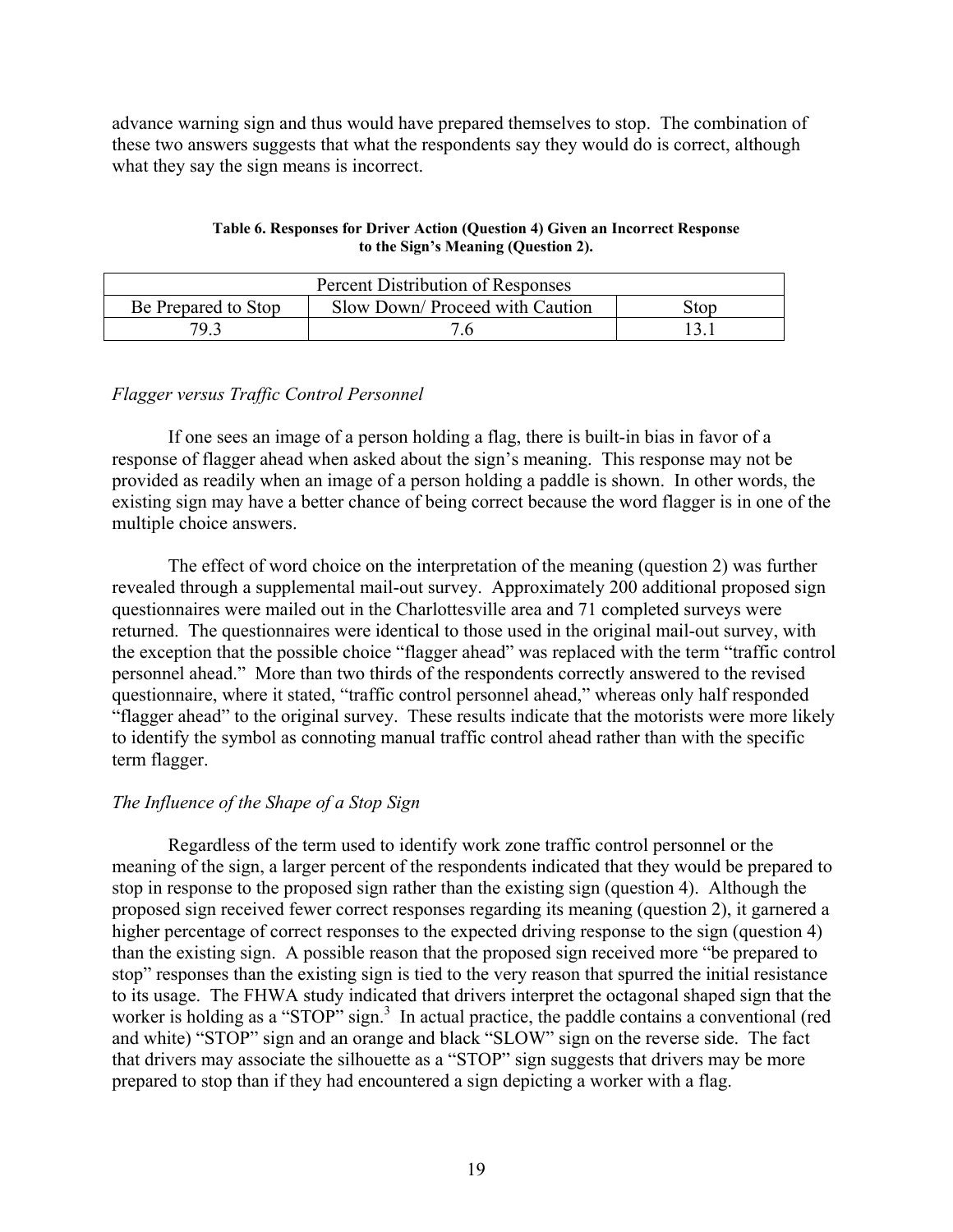### *Similarity in Response Between the Possible Choices for the Expected Driving Response*

With respect to the language used in the survey questionnaire, there is a very subtle difference between the possible choices for the expected driving response (question 4).  $\degree$ Slow down," "proceed with caution," and "be prepared to stop" are all very similar responses. A few survey respondents actually checked all three answers and wrote a comment on the questionnaire form indicating that they considered the three choices to be redundant. It is plausible that a driver would slow down and proceed with caution in preparing themselves to stop. It is not clear that the "be prepared to stop" response is the only correct response, but was only designated as such in order to provide a direct comparison to the FHWA study conducted in  $1987<sup>3</sup>$  A 1998 informational pamphlet on work zone safety published by the FHWA also indicated that "be prepared to stop" was not the only correct interpretation of what a driver should do in response to the flagger sign. In fact, the pamphlet did not even mention this term when describing the meaning of the existing flagger sign, stating that: "The symbol means that a flagger is ahead directing traffic in the work zone. When you see this sign, it's time to be cautious, be alert to conditions around you, slow down and watch for other directions or information.<sup>"19</sup>

If the scope of appropriate driving responses to the advanced warning for flagging operations were expanded to include logical responses such as "slow down" or "proceed with caution" (as implied in the FHWA pamphlet), the proposed paddle sign would have received appropriate responses by over 95 percent of the survey respondents in the current study.

#### **Comparing a Single Sign versus a Series of Signs in a Work Zone**

 In this study, survey data were obtained on a single sign, either the existing or the proposed advanced flagger warning sign. This approach was simple and made the mail-out survey easy. It was also used to allow a comparison with the 1987 FHWA study.

In work zones, a series of signs are used to inform and direct motorists. Figure 12 shows the traffic control layout for a typical flagging operation on a two-lane road in Virginia.<sup>15</sup> The third sign, "Be Prepared to Stop," informs the motorists of what he is expected to do. The advanced flagger warning sign warns of a flagger ahead and identifies the traffic control that will inform the motorists whether or not to stop ahead. The survey asked for responses to a single sign and not the entire context of traffic control in which the sign would be encountered. It is likely that the answers to the survey would have been influenced by the series of signs. The "Road Work Ahead" sign identifies the location or condition that is ahead. The "Be Prepared to Stop" sign is likely to affect the response regarding what the driver would do when he sees the study sign. (This sign is not included in the typical layout for flagging operations in the MUTCD.)

### **Questionnaire Survey Approach**

Most of the limitations of this study were the result of modeling the questionnaire survey after the 1987 FHWA study. Because the study objectives were the same, it seemed appropriate to use the same approach. Moreover, FHWA made a decision based on the findings of the study.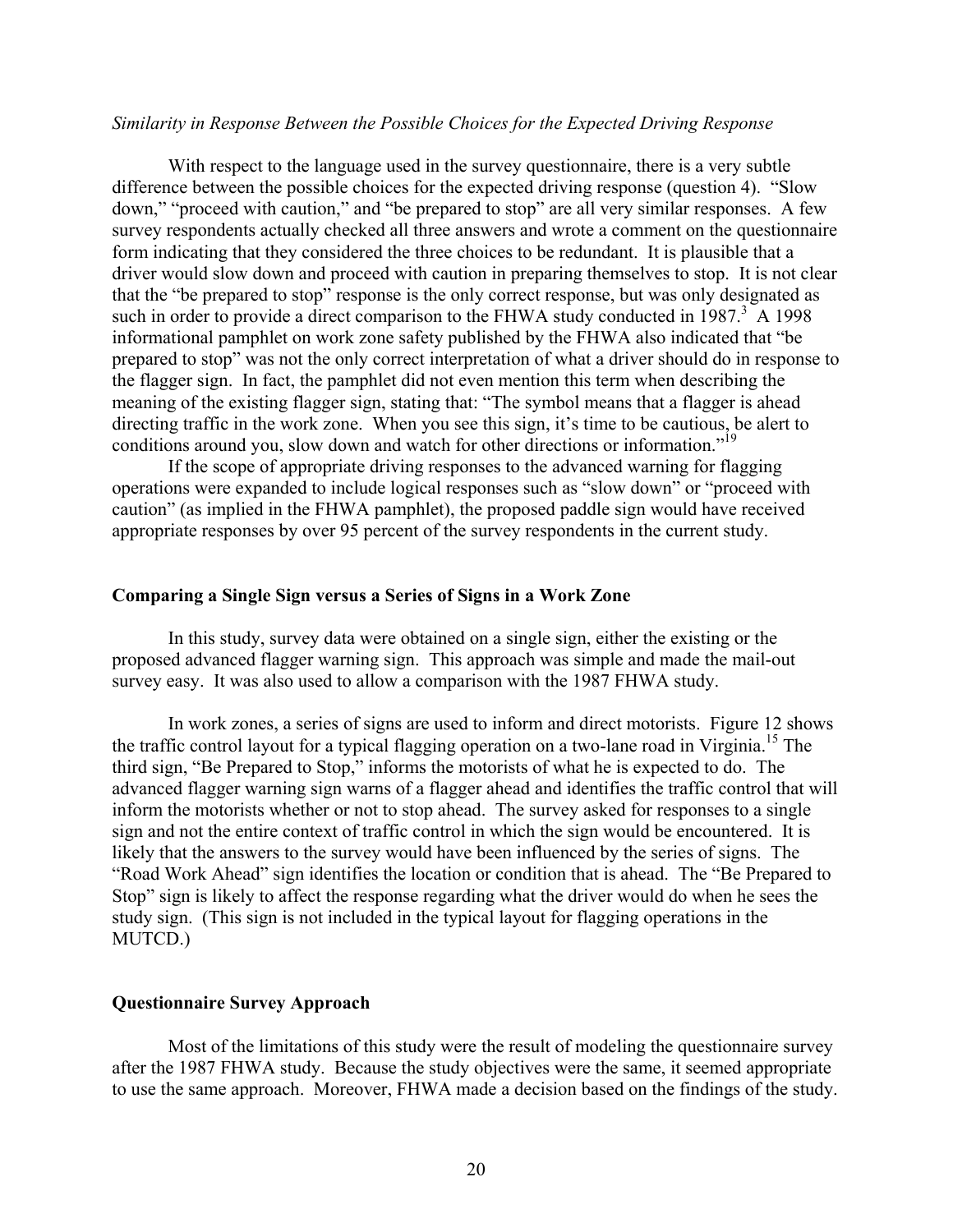

**Figure 12. Flagging Operation on Two-Lane Road in Virginia**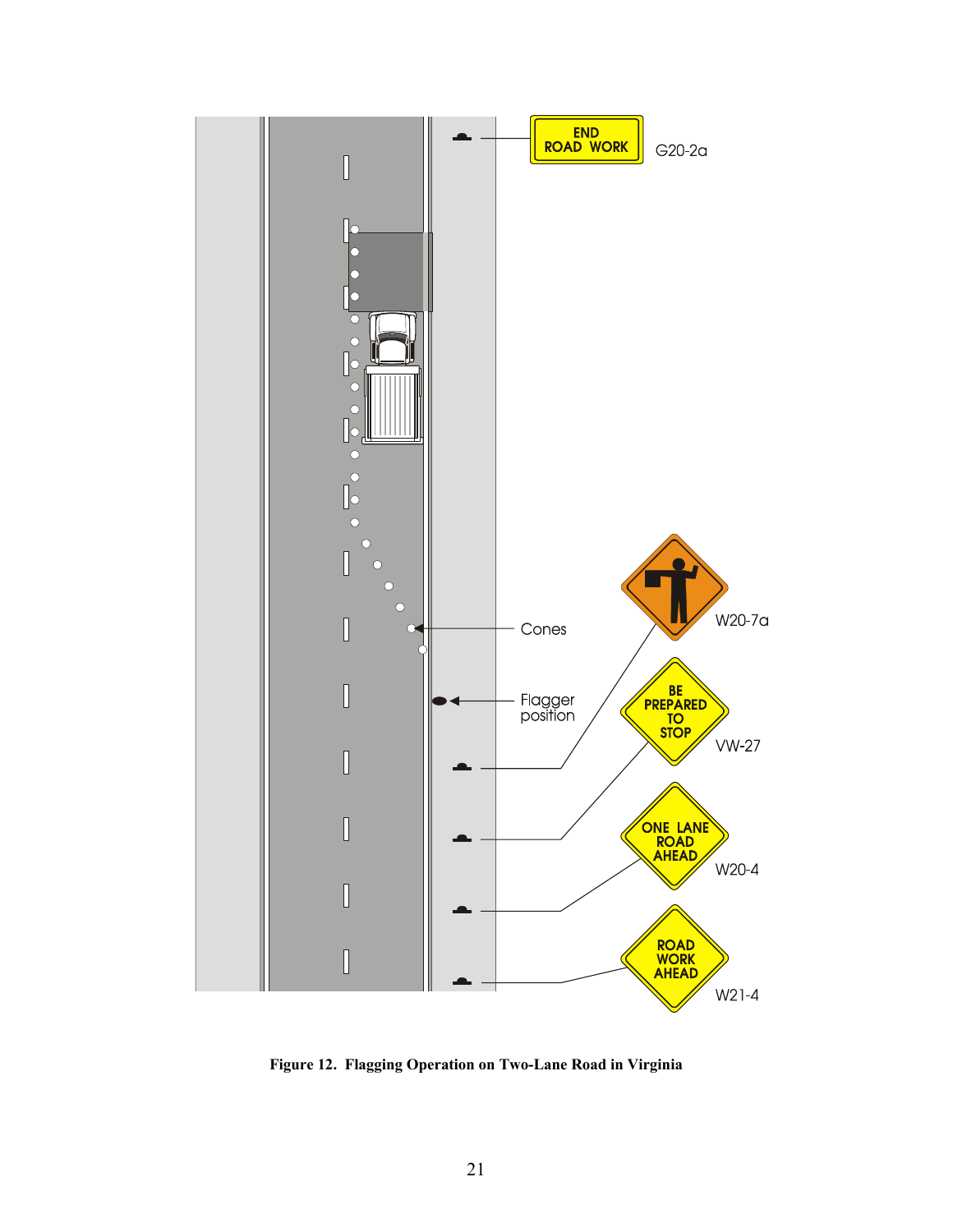This action gave the study credibility. However, during the data analysis, the limitations of this approach as described above became evident. Although these shortcomings are acknowledged, some useful information was obtained.

## **Comparison with Previous Study**

 Table 7 displays selected results of both the 1987 FHWA study and this study for comparison. The results of the survey indicate that the meaning of the existing flagger sign, as specified by the FHWA, was more readily identified for the existing sign than the proposed sign that depicted the worker holding a STOP/SLOW paddle. Based on an interpretation of the sign as meaning "flagger ahead," the existing sign garnered 76.5 percent correct responses. Conversely, the proposed sign was correctly interpreted by 52.3 percent of the survey respondents. These results are in general agreement with those reported in the original FHWA study of alternative advanced warning signs for flagging operations.<sup>3</sup> When presented with a possible choice of "traffic control personnel ahead" in lieu of "flagger ahead," 67 percent of the respondents in an additional survey correctly chose that answer.

Both signs were correctly identified as being associated with road work operations in the current study. In the 1987 FHWA study, 50 percent of the responses associated the paddle sign with driving situations other than roadway work zones or construction activity. More than 30 percent of the study subjects associated the paddle sign with a school crossing.<sup>3</sup> Less than 8 percent of the survey respondents in the current study incorrectly identified the driving context in which the proposed paddle sign would be encountered. This suggests that the increased usage of the STOP/SLOW paddle over the decade since the original study has made drivers more aware of the paddle and its traffic control function.

With regard to what the drivers would do when they saw each sign, the original FHWA study reported that the paddle sign received 36 percent correct responses and the original flagger sign received 11 percent.<sup>3</sup> The current study indicates that the correct driving response was identified for the proposed paddle sign by 79 percent of the respondents. On the other hand, the correct driving response was identified for the original flagger sign by 66 percent of the respondents.

|                        | I CICCIII UI INSPUISCS |                      |               |
|------------------------|------------------------|----------------------|---------------|
|                        |                        | <b>Existing Sign</b> | Proposed Sign |
| Correct Sign Meaning   | <b>1987 FHWA</b>       | 100                  | 45            |
|                        | This study             | 76.5                 | 52.3          |
| Incorrect Sign         | <b>1987 FHWA</b>       |                      | 50            |
| Location               |                        |                      |               |
|                        | This study             |                      | 17.8          |
| <b>School Crossing</b> | <b>1987 FHWA</b>       |                      | 30            |
|                        | This study             |                      | 8             |
| <b>Correct Driver</b>  | <b>1987 FHWA</b>       | 11                   | 36            |
| Behavior               |                        |                      |               |
|                        | This study             | 66                   | 79            |

| Table 7. Results of the 1987 FHWA Study and this Study |  |
|--------------------------------------------------------|--|
| Percent of Responses                                   |  |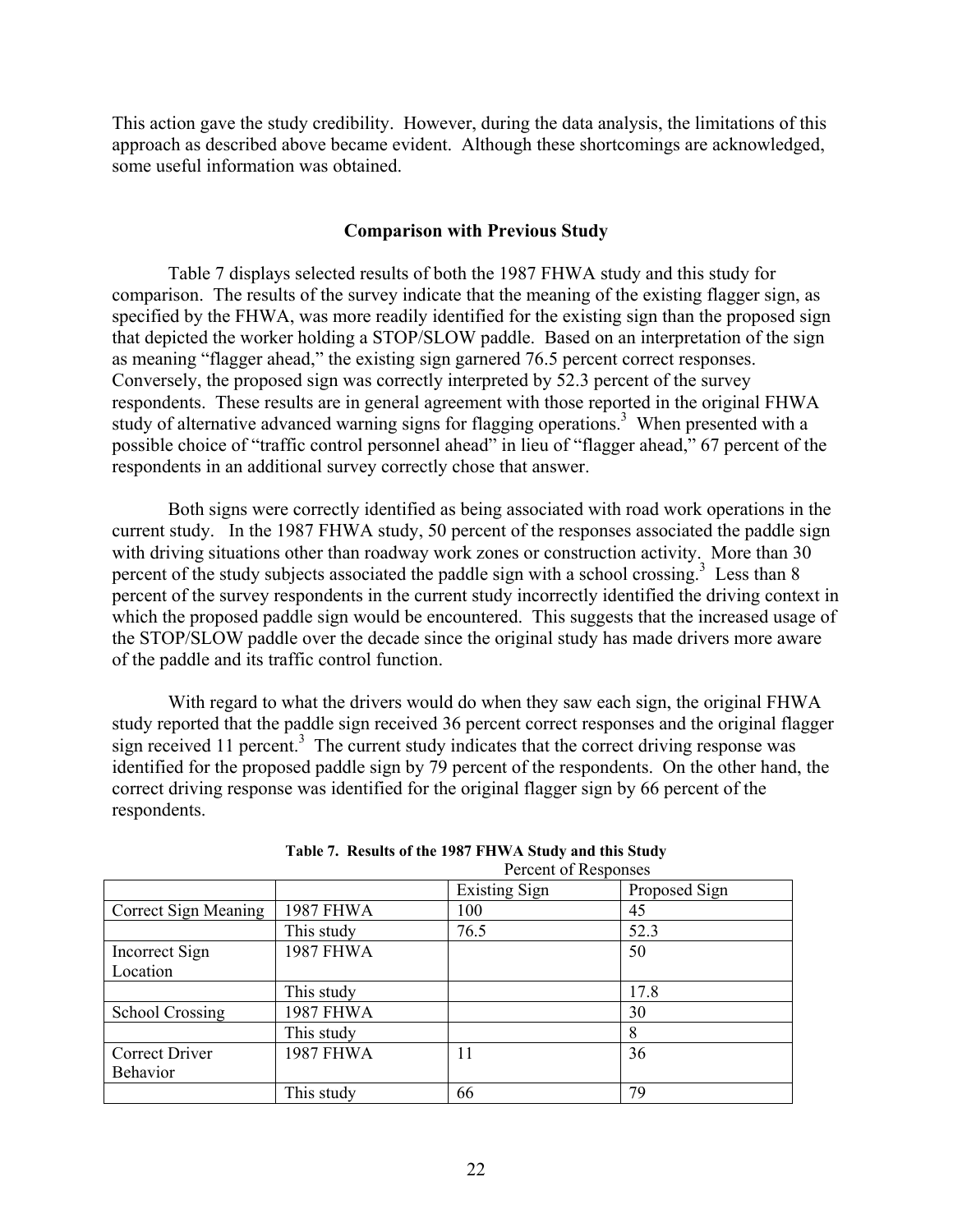## **Alternative Points of View**

It is acknowledged that an argument in support of the existing sign could be made based on the survey data. For example, if emphasis were placed on the results of question 2 on sign meaning, the results would favor the existing sign. Given that the data may be interpreted in this manner, the survey results, at a minimum, imply that on balance, the proposed sign performs as well as the existing sign.

The logical argument about accuracy of the symbol depicted in the sign, that is, having the advance warning sign display the device that the flagger will be holding—would favor the proposed sign. Having the warning sign accurately depict the conditions ahead is desirable. Given the similarity between the existing and proposed advanced flagger warning signs, the influence of the series of signs that are encountered, the issues regarding survey language, and the accuracy of sign symbols, all of these may be viewed as key reasons for deciding in favor of the proposed sign.

# **CONCLUSIONS**

- The proposed sign accurately symbolizes what the motorist will see based on previous research.
- The correct meaning of the existing sign was clearer to more respondents than the proposed sign. Designation of the word "flagger" as the only correct interpretation of the sign appeared to be biased in favor of the existing sign. Recognizing that the stop sign symbol is an important component of the symbol on the proposed sign, defining "stop ahead" as an incorrect response was considered debatable.
- More respondents associated the desired driving behavior with the proposed sign than the existing sign. Asking what drivers would do when they see a sign is a better measure than asking what the sign means.
- The proposed sign performs as well as, if not better, than the existing sign.
- The concept of only one "correct" driving response was questioned and the argument was made that the actual number of respondents providing suitable descriptions of their probable reactions to the proposed sign was greater than 95 percent.

# **RECOMMENDATIONS**

1. VDOTís Traffic Engineering Division should seek FHWA approval to modify the Virginia Work Area Protection Manual to allow the use of the proposed advanced flagger warning sign throughout work zones in Virginia.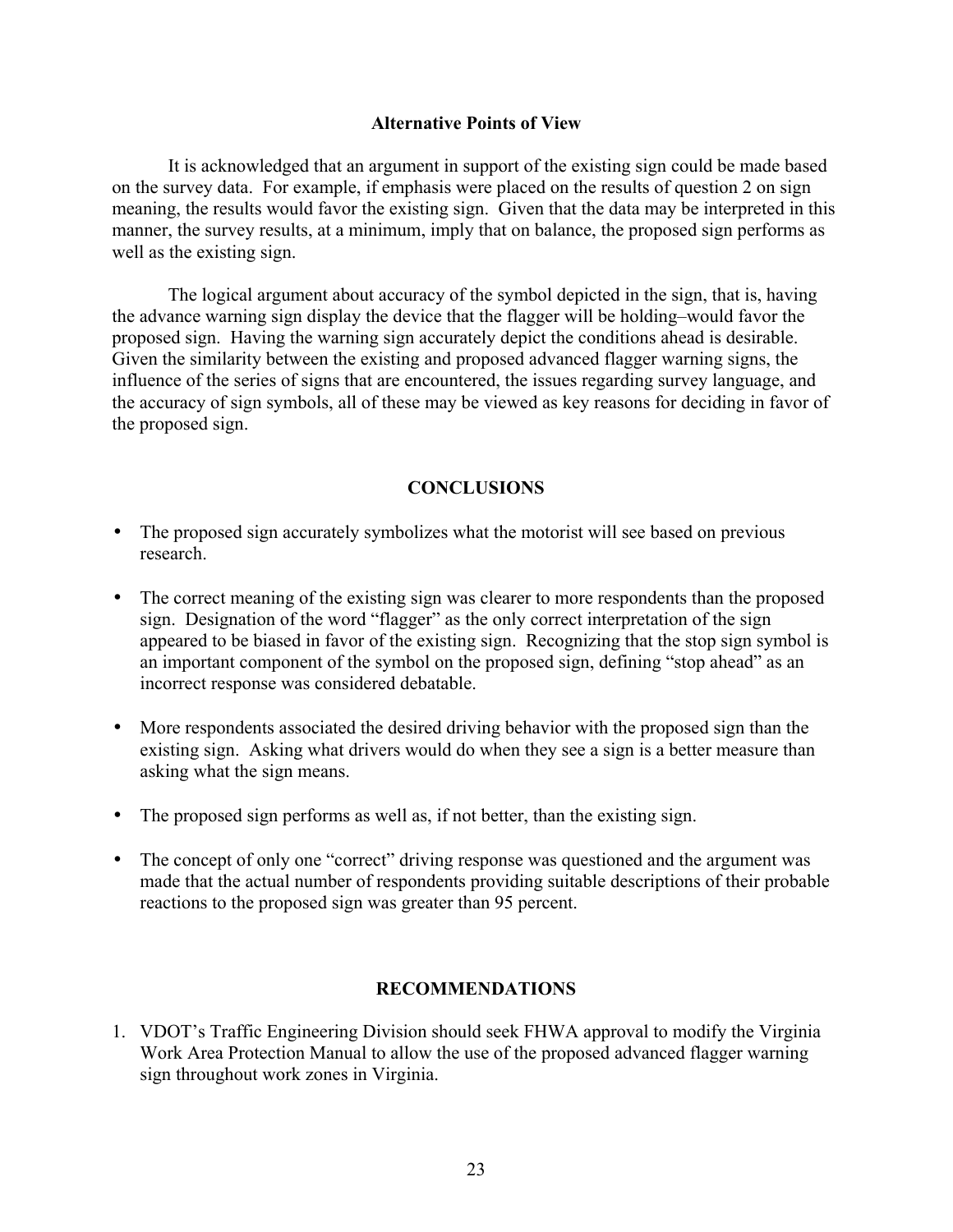2. VDOT, in cooperation with other state DOTs and national organizations, should request that the FHWA modify the national MUTCD to allow the use of the proposed advanced flagger warning sign.

### **IMPLEMENTATION**

VDOT's Traffic Engineering Division is currently planning to replace its metal work zone signs with the more portable roll-up signs. As the existing advanced flagger warning signs are retired, they should be replaced with roll-up signs with the proposed symbol. The proposed flagger sign would then be phased-in over a two-year period along with the roll-up signs. Phasing in the proposed flagger sign will serve to gradually introduce and further educate the Virginia motorists to its usage. In addition, such an implementation strategy would incur no additional costs to VDOT as the existing metal flagger signs are already scheduled to be replaced with new roll-up signs.

#### **REFERENCES**

- 1. Federal Highway Administration. 1993. *Standards and Guides for Traffic Controls for Street and Highway Construction, Maintenance, Utility, and Incident Management Operations. Part IV of the Manual on Uniform Traffic Control Devices (MUTCD). 1988 Edition of the MUTCD, Revisions 3*. Washington, D.C.
- 2. Skinner, H. B. October 5, 1989. Letter from Federal Highway Administration to American Traffic Safety Services Association.
- 3. Alicandri, E., Walker, J., and Roberts, K. 1987. *Comparison of Flagger Symbols*. Unpublished Federal Highway Administration Study. Washington, D.C.
- 4. Paniati, J. 1989. Redesign and Evaluation of Selected Work Zone Sign Symbols. *Transportation Research Record*, No. 1213: 47-55.
- 5. Skinner, H. B. October 5, 1989. Letter from Federal Highway Administration to American Traffic Safety Services Association.
- 6. Alicandri, E., Walker, J., and Roberts, K. 1987. *Comparison of Flagger Symbols*. Unpublished Federal Highway Administration Study. Washington, D.C.
- 7. Paniati, J. 1989. Redesign and Evaluation of Selected Work Zone Sign Symbols. *Transportation Research Record*, No. 1213: 47-55.
- 8. Skinner, H. B. October 5, 1989. Letter from Federal Highway Administration to American Traffic Safety Services Association.
- 9. Alicandri, E., Walker, J., and Roberts, K. 1987. *Comparison of Flagger Symbols*. Unpublished Federal Highway Administration Study. Washington, D.C.